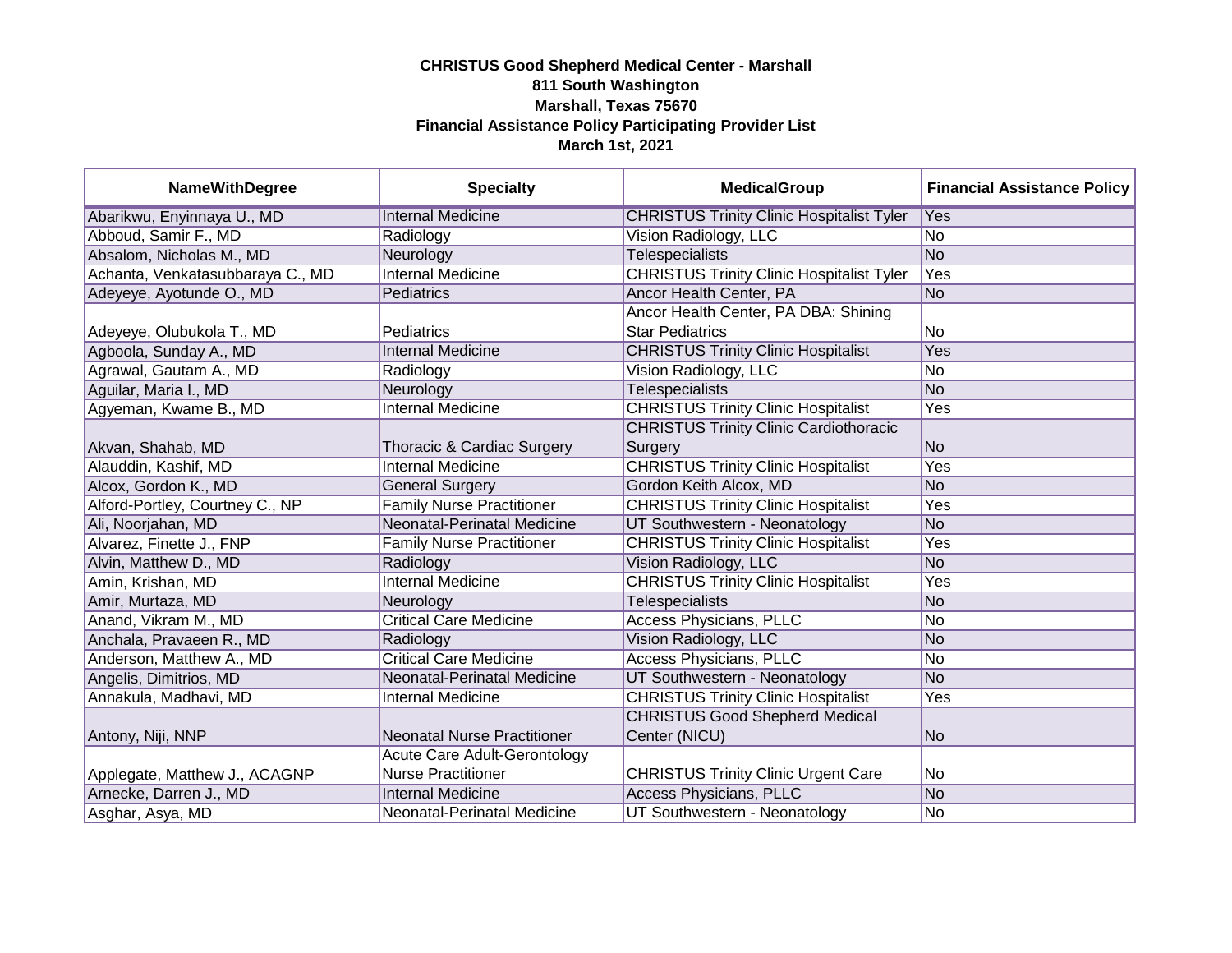| Ashford, Brian, MD                 | Obstetrics & Gynecology              | <b>OB Hospitalist Group</b>                      | No             |
|------------------------------------|--------------------------------------|--------------------------------------------------|----------------|
| Austin, Rachel J., MD              | Anesthesiology                       | <b>CHRISTUS Trinity Clinic Anesthesiology</b>    | Yes            |
| Avila, Amanda J., MD               | Neurology                            | Telespecialists                                  | No             |
| Babata, Kikelomo L., MD            | <b>Neonatal-Perinatal Medicine</b>   | UT Southwestern - Neonatology                    | No             |
|                                    |                                      | Leading Edge Medical Associates (ER              |                |
| Baker, Jennifer L., MD             | <b>Emergency Medicine</b>            | Group)                                           | No             |
| Baker, Noel S., MD                 | <b>Pediatric Neurology</b>           | <b>CHRISTUS Trinity Clinic Neurology</b>         | No             |
| Balbuena, Luis, MD                 | Otolaryngology                       | <b>CHRISTUS Trinity Clinic Ear, Nose &amp;</b>   | No             |
| Bamgbelu, Olukayode A., MD         | <b>Internal Medicine</b>             | <b>CHRISTUS Trinity Clinic Hospitalist Tyler</b> | Yes            |
|                                    | Acute Care Adult-Gerontology         | <b>CHRISTUS Trinity Clinic Hospitalist</b>       |                |
| Bardwell, Jennifer L., FNP, AGACNP | <b>Nurse Practitioner</b>            | Longview                                         | Yes            |
|                                    | <b>Certified Registered Nurse</b>    | <b>CHRISTUS Good Shepherd Medical</b>            |                |
| Barker, David A., CRNA             | Anesthetist                          | Center (CRNA)                                    | No.            |
| Barker, William N., ACNP           | <b>Acute Care Nurse Practitioner</b> | <b>CHRISTUS Trinity Clinic Cardiology</b>        | No             |
| Barnes, Christina D., FNP          | <b>Family Nurse Practitioner</b>     | <b>CHRISTUS Trinity Clinic Hospitalist Tyler</b> | Yes            |
| Barron, Douglas Lloyd, DO          | <b>Family Medicine</b>               | <b>CHRISTUS Trinity Clinic Family Medicine</b>   | No             |
| Baskaran, Gautam, MD               | <b>Pulmonary Disease</b>             | East Texas Pulmonary Associates, PLLC            | No             |
| Battaile, John T., MD              | <b>Critical Care Medicine</b>        | <b>Access Physicians, PLLC</b>                   | No             |
|                                    |                                      | Leading Edge Medical Associates (ER              |                |
| Beaty, Jeffory W., DO              | <b>Emergency Medicine</b>            | Group)                                           | lNo.           |
|                                    | <b>Certified Registered Nurse</b>    | <b>CHRISTUS Good Shepherd Medical</b>            |                |
| Beeman, David C., CRNA             | Anesthetist                          | Center (CRNA)                                    | N <sub>o</sub> |
| Behravan, Vahid, MD                | Neurology                            | Telespecialists                                  | No             |
|                                    |                                      | <b>CHRISTUS Trinity Clinic Gastroenterology</b>  |                |
| Belo, Angelica C., MD              | Gastroenterology                     | Marshall                                         | No             |
| Benedetti, Nancy J., MD            | Radiology                            | Vision Radiology, LLC                            | No             |
| Bhar, Avinesh S., MD               | <b>Critical Care Medicine</b>        | <b>Access Physicians, PLLC</b>                   | N <sub>o</sub> |
| Bixler, Christopher J., MD         | Neurology                            | <b>Telespecialists</b>                           | No             |
|                                    | <b>Acute Care Adult-Gerontology</b>  | <b>CHRISTUS Trinity Clinic Hospitalist</b>       |                |
| Borrego, Jennifer M., AGACNP       | <b>Nurse Practitioner</b>            | Longview                                         | Yes            |
| Borte, Bernadette N., MD           | Neurology                            | <b>Telespecialists</b>                           | No             |
|                                    |                                      | <b>CHRISTUS Trinity Clinic Longview Bill</b>     |                |
| Bory, Ariadna L., DO               | <b>Family Medicine</b>               | Owens Parkway                                    | No             |
| Boudreau, Michelle M., DO          | Neurology                            | <b>Telespecialists</b>                           | No             |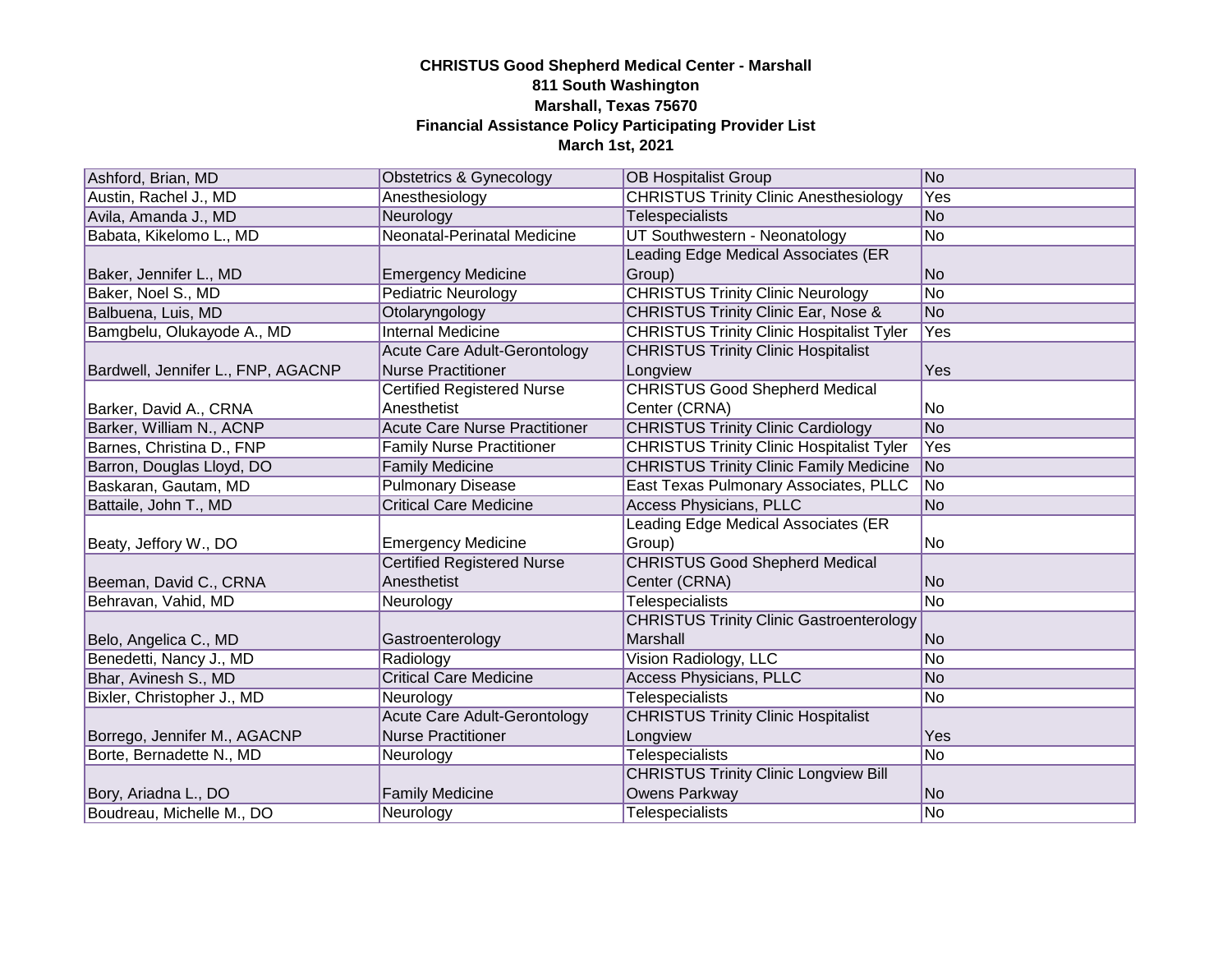| Bourdon, Lynn L., MD          | <b>Family Medicine</b>             | Daingerfield Family Medical Clinic                 | No             |
|-------------------------------|------------------------------------|----------------------------------------------------|----------------|
| Bowers, Joe D., MD            | Neurology                          | <b>CHRISTUS Trinity Clinic Hospitalist</b>         | Yes            |
| Boylan, Christopher S., MD    | <b>Cardiovascular Disease</b>      | <b>CHRISTUS Trinity Clinic Cardiology</b>          | No             |
| Bradley, Nina G., DO          | Neurology                          | <b>Telespecialists</b>                             | No.            |
| Bradley, Paul R., MD          | Urology                            | <b>CHRISTUS Trinity Clinic Urology</b>             | No             |
|                               |                                    | Leading Edge Medical Associates (ER                |                |
| Brady, Ashley L., MD          | <b>Emergency Medicine</b>          | Group)                                             | No             |
| Brannon, Timothy S., MD       | Neonatal-Perinatal Medicine        | UT Southwestern - Neonatology                      | No             |
| Brecheen, Devin F., PA-C      | Physician Assistant                | Texas Oncology - Longview Cancer                   | No             |
| Briggs, Jeffrey D., DO        | Psychiatry                         | Asana Integrated Medical Group                     | No             |
| Brimmer, Sushama S., MD       | <b>Internal Medicine</b>           | <b>CHRISTUS Trinity Clinic Hospitalist</b>         | Yes            |
| Brion, Luc P., MD             | Neonatal-Perinatal Medicine        | UT Southwestern - Neonatology                      | N <sub>o</sub> |
| Brus-Ramer, Marcel, MD        | Radiology                          | Vision Radiology, LLC                              | No             |
|                               | Acute Care Adult-Gerontology       |                                                    |                |
| Bryant, Brandon G., ACNP      | <b>Nurse Practitioner</b>          | <b>CHRISTUS Trinity Clinic Cardiology</b>          | No             |
|                               | <b>Certified Registered Nurse</b>  | <b>CHRISTUS Good Shepherd Medical</b>              |                |
| Bryant, Roger Carl, CRNA      | Anesthetist                        | Center (CRNA)                                      | No.            |
| Buckelew, Daryl Q., MD        | Gastroenterology                   | <b>CHRISTUS Trinity Clinic Gastroenterology No</b> |                |
| Bujanda, Daniel E., MD        | <b>Internal Medicine</b>           | <b>Access Physicians, PLLC</b>                     | No.            |
| Bunch, Darrell A., DO         | <b>Family Medicine</b>             | <b>Hughes Springs Clinic</b>                       | N <sub>o</sub> |
|                               | Acute Care Adult-Gerontology       |                                                    |                |
| Burchfield, Bessie L., AGACNP | <b>Nurse Practitioner</b>          | <b>CHRISTUS Trinity Clinic Hospitalist Tyler</b>   | Yes            |
| Burke, Benjie L., MD          | Anesthesiology                     | <b>CHRISTUS Trinity Clinic Anesthesiology</b>      | Yes            |
| Burlison, Russell D., MD      | <b>Obstetrics &amp; Gynecology</b> | <b>OB Hospitalist Group</b>                        | No             |
|                               |                                    | <b>CHRISTUS Good Shepherd Medical</b>              |                |
| Byrd, Paul W., NNP            | <b>Neonatal Nurse Practitioner</b> | Center (NICU)                                      | N <sub>o</sub> |
| Caesar, Rajani R., MD         | Neurology                          | <b>Grace Neurology Clinic</b>                      | No             |
| Cain, Rhonda K., NP           | <b>Family Nurse Practitioner</b>   | <b>CHRISTUS Trinity Clinic Hospitalist Tyler</b>   | Yes            |
| Calderon Artero, Pedro M., MD | Cardiovascular Disease             | <b>Christus Trinity Clinic Cardiology</b>          | <b>No</b>      |
|                               |                                    | <b>CHRISTUS Trinity Clinic Internal Medicine</b>   |                |
| Cameron, Benjamin J., DO      | <b>Internal Medicine</b>           | Longview (Resident)                                | No             |
| Campbell, Todd D., PA-C       | Physician Assistant                | East Texas Kidney Specialists                      | No             |
| Carson III, William G., MD    | Radiology                          | Vision Radiology, LLC                              | No             |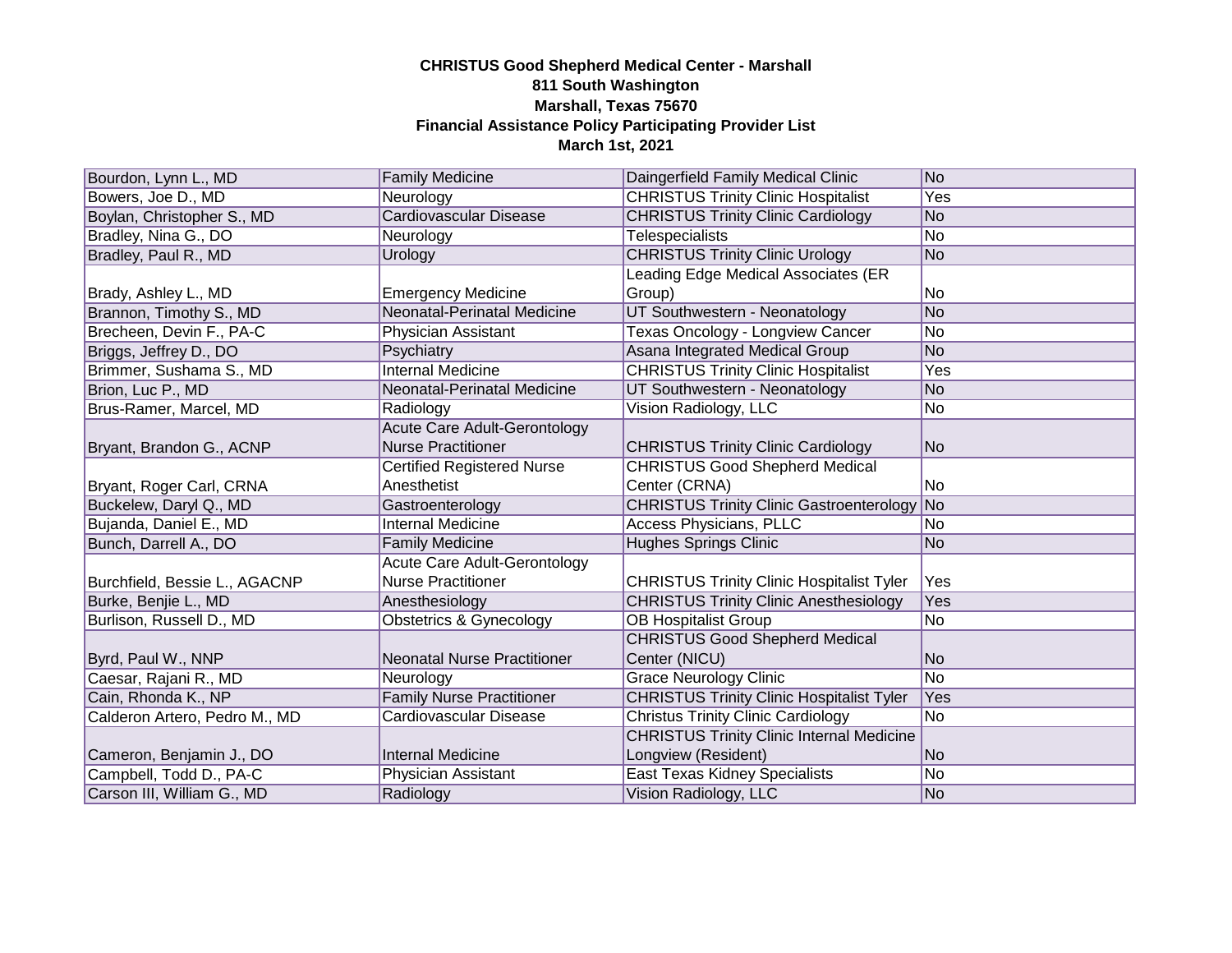|                                |                                    | <b>CHRISTUS Good Shepherd Medical</b>            |     |
|--------------------------------|------------------------------------|--------------------------------------------------|-----|
| Caruso, Donna J., NNP          | <b>Neonatal Nurse Practitioner</b> | Center (NICU)                                    | No  |
| Carver, Joseph G., DO          | <b>Family Medicine</b>             | <b>CHRISTUS Trinity Clinic Gladewater</b>        | No  |
| Casey, Tracy R., NP            | <b>Family Nurse Practitioner</b>   | <b>CHRISTUS Trinity Clinic Gladewater</b>        | No. |
| Chalak, Lina, MD               | Neonatal-Perinatal Medicine        | UT Southwestern - Neonatology                    | No  |
| Challa, Tejo R., MD            | <b>Internal Medicine</b>           | <b>CHRISTUS Trinity Clinic Hospitalist</b>       | Yes |
| Challapalli, Vishnu Prasad, MD | Psychiatry                         | Asana Integrated Medical Group                   | No  |
| Chambellan, Ken Y., PA-C       | <b>Physician Assistant</b>         | <b>CHRISTUS Trinity Clinic Hospitalist</b>       | Yes |
| Chan, Christina S., MD         | Neonatal-Perinatal Medicine        | UT Southwestern - Neonatology                    | No  |
|                                |                                    | Leading Edge Medical Associates (ER              |     |
| Chandler, Jennifer S., MD      | <b>Emergency Medicine</b>          | Group)                                           | No  |
| Chang, Wilson M., MD           | Radiology                          | Vision Radiology, LLC                            | No  |
|                                |                                    | Leading Edge Medical Associates (ER              |     |
| Chapman, James L., DO          | <b>Emergency Medicine</b>          | Group)                                           | No  |
|                                |                                    | <b>CHRISTUS Trinity Clinic Cardiothoracic</b>    |     |
| Chastain, Oscar J., MD         | Thoracic & Cardiac Surgery         | Surgery                                          | No. |
| Chen, Eric, MD                 | Neonatal-Perinatal Medicine        | Ancor Health Center, PA                          | No  |
| Cheshire, Amanda L., MD        | Neurology                          | Telespecialists                                  | No. |
| Chiluveri, Madhu, MD           | <b>Internal Medicine</b>           | <b>CHRISTUS Trinity Clinic Hospitalist</b>       | Yes |
| Chumble, Shubhangi A., MD      | Neurology                          | <b>Telespecialists</b>                           | No  |
| Chundru, Vittal K., MD         | <b>Internal Medicine</b>           | <b>CHRISTUS Trinity Clinic Hospitalist Tyler</b> | Yes |
| Cole, Mackenzie N., PA-C       | <b>Physician Assistant</b>         | Longview Orthopaedic Clinic Association          | No  |
| Colon-Garcia, Patricia, MD     | Neurology                          | <b>Telespecialists</b>                           | No  |
| Corti, Sandro J., MD           | Neurology                          | <b>Telespecialists</b>                           | No  |
|                                | <b>Certified Registered Nurse</b>  | <b>CHRISTUS Good Shepherd Medical</b>            |     |
| Coutino, Erasmo, CRNA          | Anesthetist                        | Center (CRNA)                                    | No  |
| Coy, Adam M., MD               | Radiology                          | Vision Radiology, LLC                            | No  |
|                                | <b>Certified Registered Nurse</b>  | <b>CHRISTUS Good Shepherd Medical</b>            |     |
| Crenshaw, Susan H., CRNA       | Anesthetist                        | Center (CRNA)                                    | No  |
| Dand, Hemant P., MD            | <b>Critical Care Medicine</b>      | <b>Access Physicians, PLLC</b>                   | No  |
|                                |                                    | <b>CHRISTUS Good Shepherd Medical</b>            |     |
| Daniel, Stephanie M., NNP      | <b>Neonatal Nurse Practitioner</b> | Center (NICU)                                    | No  |
| Darag, Wendi L., MD            | Internal Medicine                  | <b>CHRISTUS Trinity Clinic Hospitalist</b>       | Yes |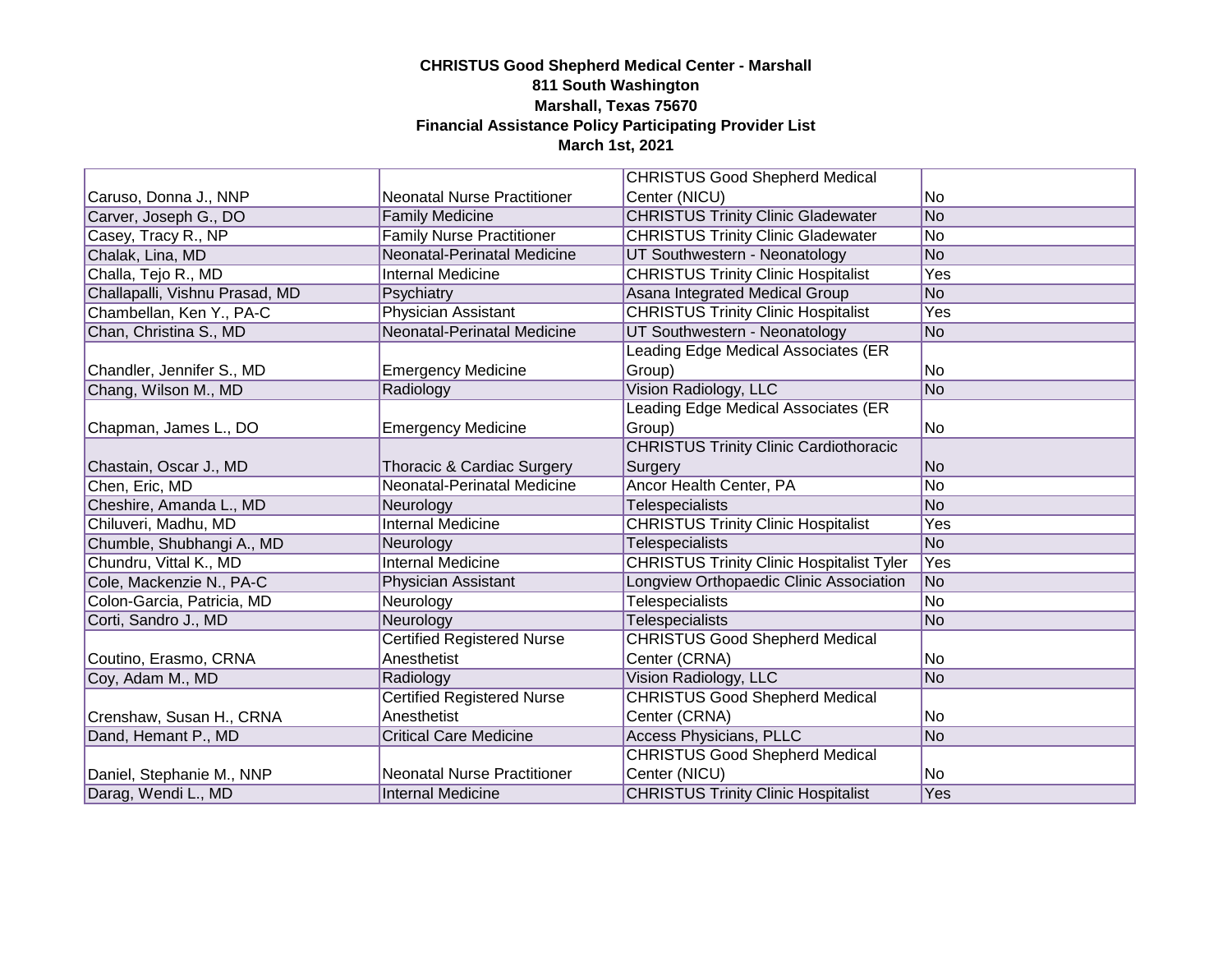|                              | <b>Certified Registered Nurse</b>   | <b>CHRISTUS Good Shepherd Medical</b>            |                |
|------------------------------|-------------------------------------|--------------------------------------------------|----------------|
| Darby, Drew M., CRNA         | Anesthetist                         | Center (CRNA)                                    | No             |
| Dariya, Vedanta S., MD       | Neonatal-Perinatal Medicine         | UT Southwestern - Neonatology                    | No.            |
|                              |                                     | <b>CHRISTUS Trinity Clinic Internal Medicine</b> |                |
| Davis, Kent M., MD           | <b>Internal Medicine</b>            | Longview (Resident)                              | No             |
| Davis, Lamont A., NP         | <b>Family Nurse Practitioner</b>    | <b>CHRISTUS Trinity Clinic Cardiology</b>        | No             |
|                              |                                     | <b>CHRISTUS Trinity Clinic Internal Medicine</b> |                |
| Dean, Candice D., DO         | <b>Internal Medicine</b>            | Longview                                         | No             |
|                              | Acute Care Adult-Gerontology        |                                                  |                |
| Deem, Tonja, ACAGNP          | <b>Nurse Practitioner</b>           | <b>CHRISTUS Trinity Clinic Orthopedics</b>       | Yes            |
| DeNucci, Christopher C., MD  | Radiology                           | Vision Radiology, LLC                            | No             |
| Desai, Naman S., MD          | Radiology                           | Vision Radiology, LLC                            | N <sub>o</sub> |
| Desh, Alok D., MD            | <b>Internal Medicine</b>            | Access Physicians, PLLC                          | No             |
| Devulapalli, Sita M., MD     | <b>Internal Medicine</b>            | Sita M. Devulapalli, MD, PA                      | No             |
| Dhadwal, Neetu, MD           | Neurology                           | Telespecialists                                  | No             |
| Diagne, Thiendella, MD       | Obstetrics & Gynecology             | <b>OB Hospitalist Group</b>                      | No             |
|                              |                                     | Leading Edge Medical Associates (ER              |                |
| Diamond, Christopher J., MD  | <b>Emergency Medicine</b>           | Group)                                           | No             |
|                              | <b>Acute Care Adult-Gerontology</b> |                                                  |                |
| Dias, Haley R., AGACNP       | <b>Nurse Practitioner</b>           | <b>CHRISTUS Trinity Clinic Hospitalist Tyler</b> | Yes            |
|                              |                                     | <b>CHRISTUS Trinity Clinic Internal Medicine</b> |                |
| Dib, Jean G., PharmD         | Pharmacist                          | Longview (Resident)                              | No.            |
|                              |                                     | Leading Edge Medical Associates (ER              |                |
| DiPasquale, John T., MD      | <b>Emergency Medicine</b>           | Group)                                           | <b>No</b>      |
| Donkor, Faustina N., DO      | <b>Internal Medicine</b>            | <b>CHRISTUS Trinity Clinic Hospitalist</b>       | Yes            |
|                              |                                     | <b>CHRISTUS Trinity Clinic Obstetrics &amp;</b>  |                |
| Dozier, James H., MD         | <b>Obstetrics &amp; Gynecology</b>  | <b>Gynecology Longview</b>                       | N <sub>o</sub> |
| Drever, Nathan S., MD        | Maternal-Fetal Medicine             | Diagnostic Clinic of Longview, PA                | No             |
| D'Souza, Swati F., MD        | <b>Internal Medicine</b>            | <b>CHRISTUS Trinity Clinic Hospitalist</b>       | <b>Yes</b>     |
| Duncan, Douglas E., MD       | <b>Orthopedic Surgery</b>           | <b>CHRISTUS Trinity Clinic Orthopedics</b>       | No             |
|                              |                                     | <b>CHRISTUS Good Shepherd Medical</b>            |                |
| Dunn, Dawn M., NNP           | <b>Neonatal Nurse Practitioner</b>  | Center (NICU)                                    | No             |
|                              |                                     | Leading Edge Medical Associates (ER              |                |
| Dunnahoo, Christopher L., MD | <b>Emergency Medicine</b>           | Group)                                           | No.            |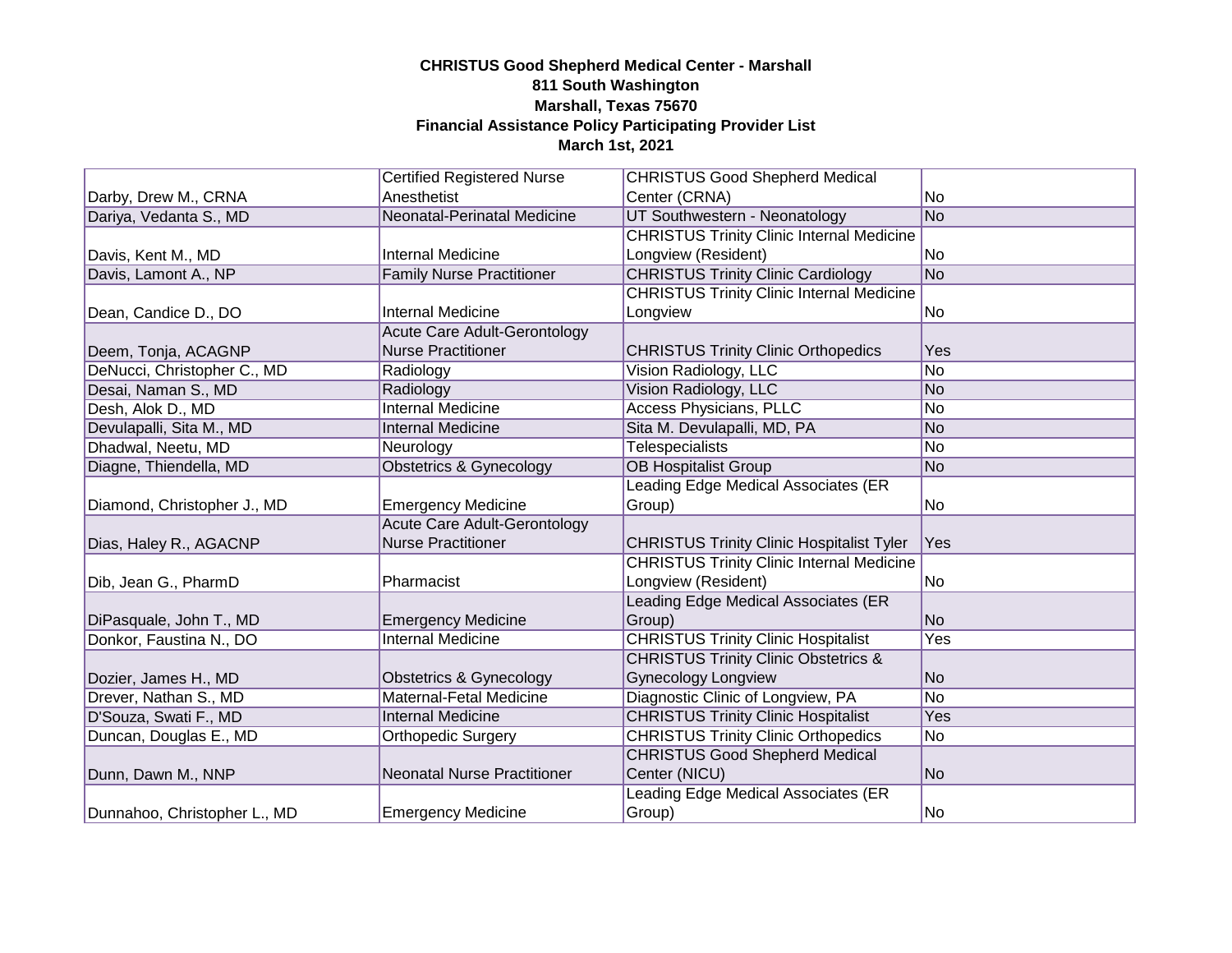|                                 | <b>Certified Registered Nurse</b> | <b>CHRISTUS Good Shepherd Medical</b>            |     |
|---------------------------------|-----------------------------------|--------------------------------------------------|-----|
| Dupre, Neal A., CRNA            | Anesthetist                       | Center (CRNA)                                    | No. |
|                                 |                                   | <b>CHRISTUS Trinity Clinic Internal Medicine</b> |     |
| Earnest, Carl R., MD            | <b>Internal Medicine</b>          | Longview                                         | No  |
| Edalur, Shylashree C., MD       | Pathology                         | <b>Community Pathology Associates</b>            | No  |
|                                 |                                   | Leading Edge Medical Associates (ER              |     |
| Efune, Bradley E., MD           | <b>Emergency Medicine</b>         | Group)                                           | No. |
| Egbe, Tiffany E., MD            | <b>Internal Medicine</b>          | <b>CHRISTUS Trinity Clinic Hospitalist</b>       | Yes |
| Eisenberg, Dennis C., MD        | Obstetrics & Gynecology           | <b>OB Hospitalist Group</b>                      | No  |
| Eke, Chukwudi I., MD            | <b>Internal Medicine</b>          | <b>CHRISTUS Trinity Clinic Hospitalist</b>       | Yes |
|                                 |                                   | <b>CHRISTUS Trinity Clinic Internal Medicine</b> |     |
| Eko, Charity U., MD             | <b>Family Medicine</b>            | Marshall                                         | No. |
| Ekpenyong, Udeme I., MD         | Pediatrics                        | Ancor Health Center, PA                          | No  |
| Elhalwagi, Baher M., MD         | <b>Pulmonary Disease</b>          | East Texas Pulmonary Associates, PLLC            | No  |
|                                 |                                   | <b>CHRISTUS Trinity Clinic Internal Medicine</b> |     |
| Elueze, Ifeanyi E., MD          | <b>Internal Medicine</b>          | Longview (Resident)                              | No  |
| Emery, Natalie N., NP           | <b>Family Nurse Practitioner</b>  | <b>CHRISTUS Trinity Clinic Ear, Nose &amp;</b>   | No  |
| Ennis, Becky J., MD             | Neonatal-Perinatal Medicine       | UT Southwestern - Neonatology                    | No  |
| Everett, Alisha R., NP          | <b>Family Nurse Practitioner</b>  | <b>CHRISTUS Trinity Clinic Urgent Care</b>       | No  |
| Ewoh, Charles E., MD            | <b>Internal Medicine</b>          | <b>CHRISTUS Trinity Clinic Hospitalist</b>       | Yes |
| Farooq, Malik U., MD            | Psychiatry                        | Asana Integrated Medical Group                   | No  |
| Farooqi, Saad S., MD            | <b>Critical Care Medicine</b>     | <b>Access Physicians, PLLC</b>                   | No. |
| Favela IV, Rafael N., MD        | <b>Internal Medicine</b>          | <b>Christus Trinity Clinic Longview</b>          | Yes |
|                                 | <b>Certified Registered Nurse</b> | <b>CHRISTUS Good Shepherd Medical</b>            |     |
| Felton, Tawonda J., CRNA        | Anesthetist                       | Center (CRNA)                                    | No  |
| Fernandes, Susan S., MD         | Pediatrics                        | <b>Genesis PrimeCare</b>                         | No  |
| Fertitta, Nina D., MD           | Obstetrics & Gynecology           | <b>OB Hospitalist Group</b>                      | No. |
|                                 |                                   | Leading Edge Medical Associates (ER              |     |
| Fields III, John H., PA-C       | Physician Assistant               | Group)                                           | No. |
|                                 |                                   | Leading Edge Medical Associates (ER              |     |
| Figueroa, Isidro J., PA-C       | Physician Assistant               | Group)                                           | No  |
| Figueroa-Garcia, Alberto R., MD | Neurology                         | <b>Telespecialists</b>                           | No  |
|                                 |                                   | <b>CHRISTUS Trinity Clinic Obstetrics &amp;</b>  |     |
| Finch, Michelle, MD             | Obstetrics & Gynecology           | <b>Gynecology Longview</b>                       | No  |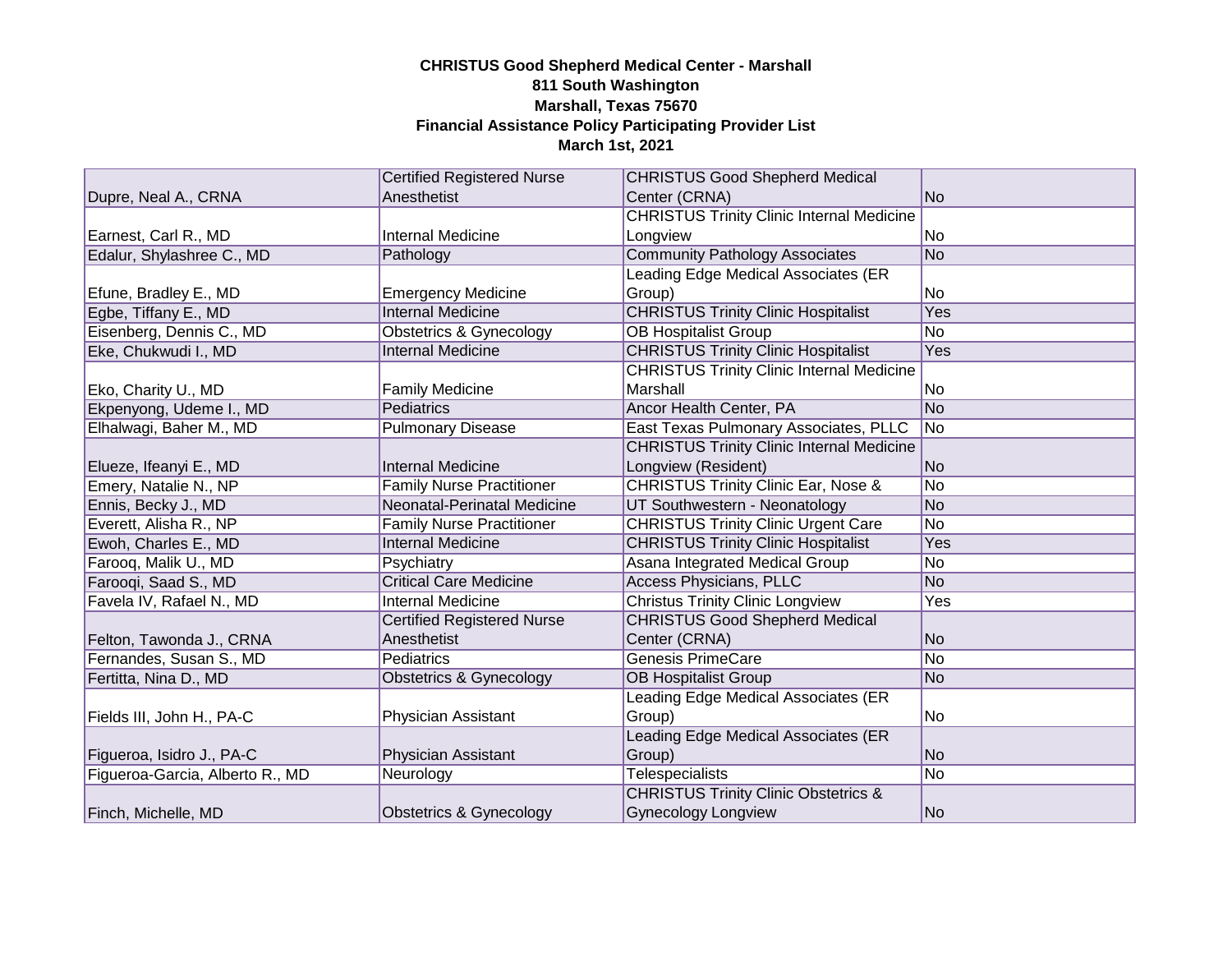|                                       | <b>Certified Registered Nurse</b>    | <b>CHRISTUS Good Shepherd Medical</b>              |                |
|---------------------------------------|--------------------------------------|----------------------------------------------------|----------------|
| Fincher, Clifton W., CRNA             | Anesthetist                          | Center (CRNA)                                      | No.            |
|                                       | <b>Certified Registered Nurse</b>    | <b>CHRISTUS Good Shepherd Medical</b>              |                |
| Fincher, Niki M., CRNA                | Anesthetist                          | Center (CRNA)                                      | N <sub>o</sub> |
| Fish, Melton H., DO                   | Pathology                            | <b>Community Pathology Associates</b>              | No             |
|                                       |                                      | Medical Imaging Consultants- Dept.                 |                |
| Fite, Jordan K., MD                   | Radiology                            | Medical Imaging                                    | No             |
| Fite, Laura P., MD                    | Dermatology                          | <b>Wallis Dermatology Associates PLLC</b>          | No             |
|                                       |                                      | <b>CHRISTUS Trinity Clinic Internal Medicine</b>   |                |
| Fitzgerald, Lizbeth, NP               | <b>Family Nurse Practitioner</b>     | Marshall                                           | N <sub>o</sub> |
| Floyd, Jessica P., MD                 | Neurology                            | <b>Telespecialists</b>                             | No             |
| Fong, Nepenthe I., MD                 | Radiology                            | Vision Radiology, LLC                              | No             |
| Fontenot, Jonathan W., MD             | <b>Orthopedic Surgery</b>            | Longview Orthopaedic Clinic Association            | No             |
| Fontenot, William L., MD              | <b>Orthopedic Surgery</b>            | Diagnostic Clinic of Longview, PA                  | No             |
| Foust, Kimber L., MD                  | <b>Critical Care Medicine</b>        | <b>Access Physicians, PLLC</b>                     | No             |
|                                       |                                      | Leading Edge Medical Associates (ER                |                |
| Frank, Timothy P., MD                 | <b>Emergency Medicine</b>            | Group)                                             | N <sub>o</sub> |
| Frase, Larry Lynn, MD                 | <b>Medical Oncology</b>              | Texas Oncology - Longview Cancer                   | No             |
| Frederick, Robert W., MD              | Urology                              | <b>CHRISTUS Trinity Clinic Urology</b>             | No             |
| Friedman, Mark N., DO                 | Neurology                            | <b>Telespecialists</b>                             | No             |
| Froeschke, Harry P., MD               | Obstetrics & Gynecology              | <b>OB Hospitalist Group</b>                        | No             |
| Garcia Ruiz de Somocurcio, Javier, MD | Obstetrics & Gynecology              | <b>OB Hospitalist Group</b>                        | No             |
| Garner, Jessica S., DO                | Gastroenterology                     | <b>CHRISTUS Trinity Clinic Gastroenterology No</b> |                |
|                                       |                                      | <b>CHRISTUS Trinity Clinic Internal Medicine</b>   |                |
| Gatdula, Loui C., MD                  | <b>Internal Medicine</b>             | Longview (Resident)                                | No.            |
| Gatson, April, MD                     | <b>Family Medicine</b>               | April Gatson, MD                                   | No             |
| Ghosh, Pritam, MD                     | <b>Critical Care Medicine</b>        | <b>Access Physicians, PLLC</b>                     | No             |
| Giannini, Marchelle J., MD            | Radiology                            | Vision Radiology, LLC                              | No             |
|                                       |                                      | Leading Edge Medical Associates (ER                |                |
| Gibson, Drew D., MD                   | <b>Emergency Medicine</b>            | Group)                                             | No             |
| Gill, Shamaila A., MD                 | Neonatal-Perinatal Medicine          | UT Southwestern - Neonatology                      | No             |
| Gillcoat, Charlsie Ferguson, ACNP     | <b>Acute Care Nurse Practitioner</b> | Texas Oncology - Longview Cancer                   | No             |
| Gilliam, Jaclyn P., CNM               | <b>Nurse Midwife</b>                 | Wellness Pointe - Main                             | No             |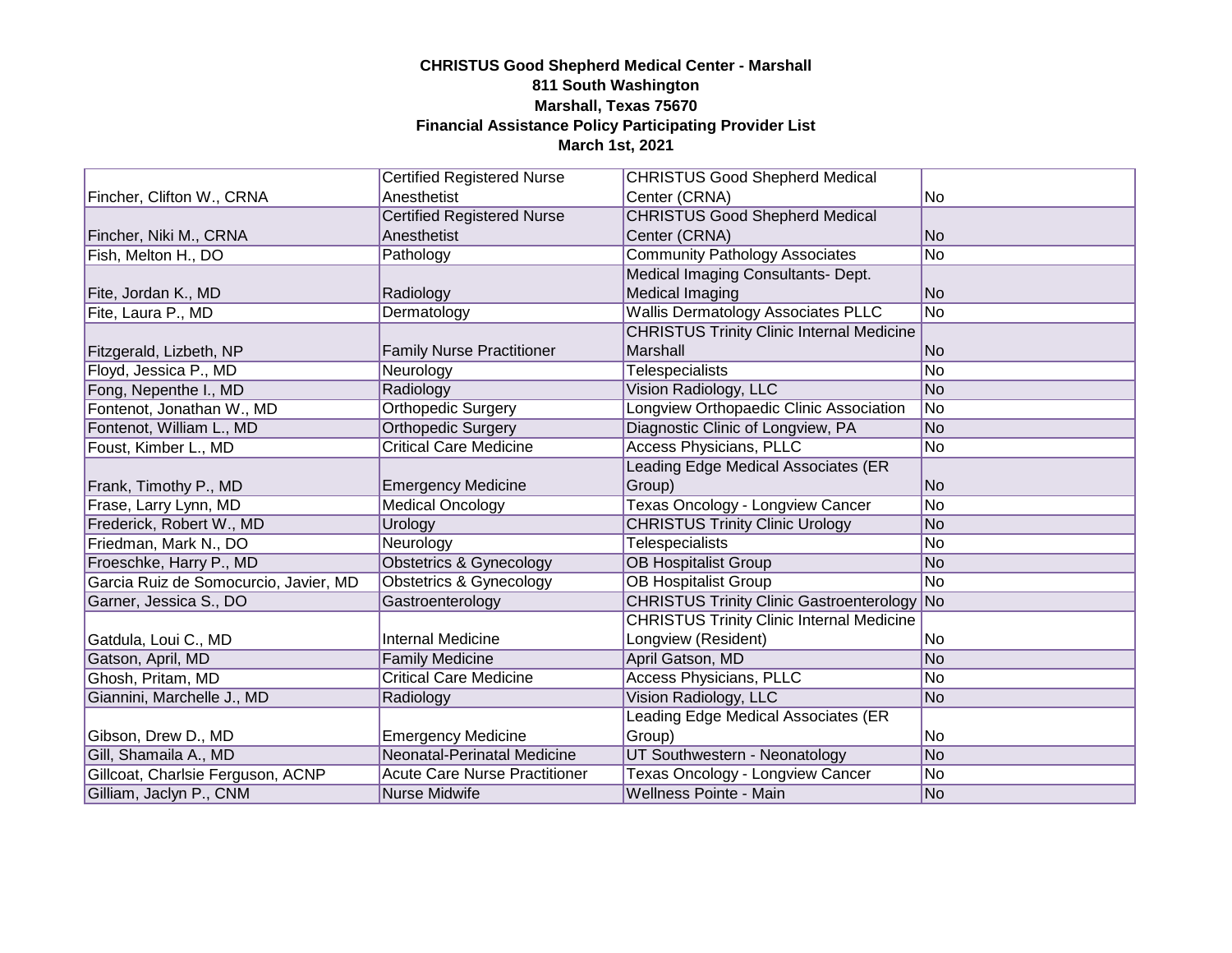|                            | <b>Certified Registered Nurse</b> | <b>CHRISTUS Good Shepherd Medical</b>        |                 |
|----------------------------|-----------------------------------|----------------------------------------------|-----------------|
| Godwin, Abby N., CRNA      | Anesthetist                       | Center (CRNA)                                | No.             |
|                            | <b>Certified Registered Nurse</b> | <b>CHRISTUS Good Shepherd Medical</b>        |                 |
| Goecke, Donna L., CRNA     | Anesthetist                       | Center (CRNA)                                | No              |
| Goff, Daniel J., MD        | Radiology                         | Vision Radiology, LLC                        | <b>No</b>       |
|                            |                                   | Leading Edge Medical Associates (ER          |                 |
| Golden, Robert L., DO      | <b>Emergency Medicine</b>         | Group)                                       | No              |
|                            |                                   | Special Health Resources for Texas, Inc.     |                 |
|                            |                                   | DBA: Women and Child Health Center of        |                 |
| Gomez-Diaz, Suzanne M., MD | Pediatrics                        | Longview (Pedi)                              | No              |
| Gorovoy, David S., MD      | Radiology                         | Vision Radiology, LLC                        | N <sub>o</sub>  |
|                            |                                   | eading Edge Medical Associates (ER           |                 |
| Graves, Jamie D., NP       | <b>Family Nurse Practitioner</b>  | Group)                                       | No              |
| Green, Gordon F., MD       | <b>Internal Medicine</b>          | <b>Linden Life Center</b>                    | No              |
| Grisham, Charles K., MD    | Obstetrics & Gynecology           | <b>OB Hospitalist Group</b>                  | No              |
| Grooters, Charles E., MD   | <b>Orthopedic Surgery</b>         | Longview Orthopaedic Clinic Association      | No              |
| Guillory, Michael B., MD   | Ophthalmology                     | Guillory, Michael - MD                       | No              |
| Guillory, Ryan M., MD      | Otolaryngology                    | East Texas Ear, Nose, & Throat               | N <sub>o</sub>  |
| Guntipalli, Praveen K., MD | <b>Internal Medicine</b>          | <b>CHRISTUS Trinity Clinic Hospitalist</b>   | Yes             |
| Gupta, Raina S., MD        | Neurology                         | <b>Telespecialists</b>                       | N <sub>o</sub>  |
| Haber, Matthew A., MD      | Radiology                         | Vision Radiology, LLC                        | No              |
| Haden, William C., MD      | <b>Critical Care Medicine</b>     | <b>Access Physicians, PLLC</b>               | No              |
| Hakkapakki, Santosh N., MD | <b>Internal Medicine</b>          | <b>CHRISTUS Trinity Clinic Hospitalist</b>   | Yes             |
| Hale, Sara E., NP          | <b>Family Nurse Practitioner</b>  | Longview Orthopaedic Clinic Association      | No              |
| Hall, Marvin Kenneth, MD   | Ophthalmology                     | <b>Hall Eye Clinic</b>                       | $\overline{No}$ |
|                            |                                   | <b>CHRISTUS Trinity Clinic - DeHaven Eye</b> |                 |
| Hall, Sawyer B., DO        | Ophthalmology                     | <b>Center Longview</b>                       | No              |
| Han, John, MD              | <b>Internal Medicine</b>          | <b>CHRISTUS Trinity Clinic Hospitalist</b>   | Yes             |
| Hanna-Moussa, Shafik, MD   | Cardiovascular Disease            | <b>CHRISTUS Trinity Clinic Cardiology</b>    | <b>No</b>       |
| Haque, Saima, MD           | <b>Internal Medicine</b>          | <b>CHRISTUS Trinity Clinic Hospitalist</b>   | Yes             |
|                            |                                   | Medical Imaging Consultants- Dept.           |                 |
| Hardee, KiAnne A., MD      | Radiology                         | <b>Medical Imaging</b>                       | N <sub>o</sub>  |
| Harnage, Dominique S., FNP | <b>Family Nurse Practitioner</b>  | <b>CHRISTUS Trinity Clinic Hospitalist</b>   | Yes             |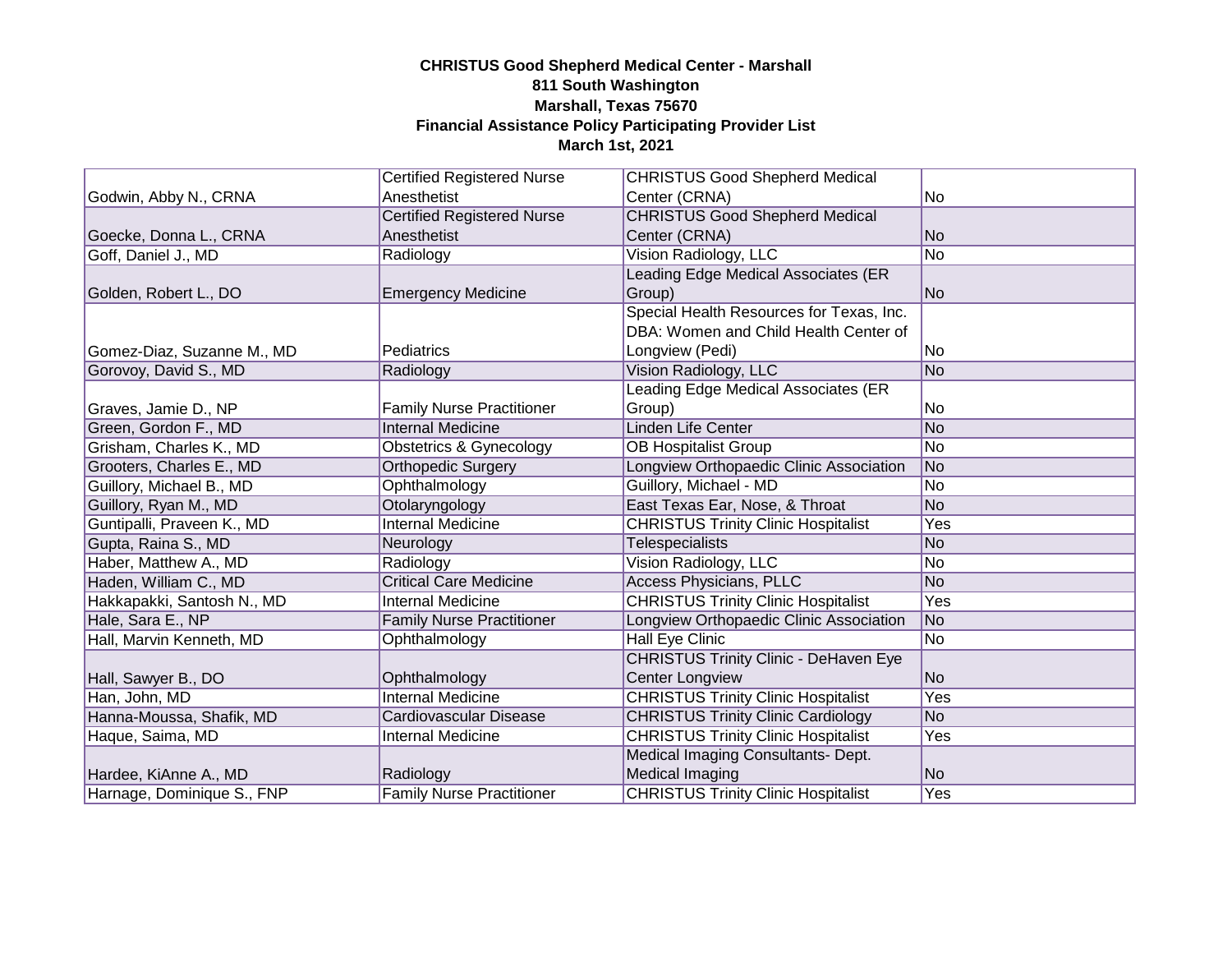|                             |                                     | Leading Edge Medical Associates (ER                |                 |
|-----------------------------|-------------------------------------|----------------------------------------------------|-----------------|
| Harrington, Luther G., MD   | <b>Emergency Medicine</b>           | Group)                                             | N <sub>o</sub>  |
|                             | <b>Certified Registered Nurse</b>   | <b>CHRISTUS Good Shepherd Medical</b>              |                 |
| Harris, Stacy, CRNA         | Anesthetist                         | Center (CRNA)                                      | No              |
| Harvey, Jay W., DO          | <b>Family Medicine</b>              | <b>Genesis PrimeCare Marshall</b>                  | <b>No</b>       |
| Haygood, T L., DO           | Obstetrics & Gynecology             | <b>OB Hospitalist Group</b>                        | No              |
|                             |                                     | Leading Edge Medical Associates (ER                |                 |
| Healey, Tiffany M., MD      | <b>Emergency Medicine</b>           | Group)                                             | N <sub>o</sub>  |
| Hekier, Ron J., MD          | <b>General Surgery</b>              | <b>CHRISTUS Trinity Clinic Surgery</b>             | No              |
| Heller, Adam L., MD         | Neurology                           | <b>Telespecialists</b>                             | No              |
| Herring, Sally G., NP       | <b>Family Nurse Practitioner</b>    | <b>CHRISTUS Trinity Clinic Gastroenterology No</b> |                 |
| Hilton, Martin E., MD       | <b>Orthopedic Surgery</b>           | Longview Orthopaedic Clinic Association            | No.             |
| Hines, Aisha, DO            | Psychiatry                          | <b>Health Link Now</b>                             | No              |
| Hinton, Mark Allan, MD      | Psychiatry                          | Asana Integrated Medical Group                     | No              |
|                             |                                     | <b>CHRISTUS Good Shepherd Medical</b>              |                 |
| Hite, Cornelia B., NNP      | <b>Neonatal Nurse Practitioner</b>  | Center (NICU)                                      | No.             |
| Hodges, Joseph Charles, MD  | <b>Radiation Oncology</b>           | <b>Texas Oncology - Longview Cancer</b>            | <b>No</b>       |
| Hoff, James G., MD          | Cardiovascular Disease              | <b>CHRISTUS Trinity Clinic Cardiology</b>          | No              |
|                             |                                     | <b>CHRISTUS Good Shepherd Medical</b>              |                 |
| Hoffmann, Holly B., NNP     | <b>Neonatal Nurse Practitioner</b>  | Center (NICU)                                      | <b>No</b>       |
| Hoffmann, Matthew T., MD    | Dermatology                         | <b>U.S. Dermatology Partners</b>                   | $\overline{No}$ |
| Holcomb, Marvin B., MD      | <b>General Surgery</b>              | <b>CHRISTUS Trinity Clinic Surgery</b>             | <b>No</b>       |
|                             | <b>Certified Registered Nurse</b>   | <b>CHRISTUS Good Shepherd Medical</b>              |                 |
| Holladay, Lee Allen, CRNA   | Anesthetist                         | Center (CRNA)                                      | No              |
|                             | <b>Certified Registered Nurse</b>   | <b>CHRISTUS Good Shepherd Medical</b>              |                 |
| Holladay, Richard Lee, CRNA | Anesthetist                         | Center (CRNA)                                      | <b>No</b>       |
| Holland, Taylor A., PA-C    | Physician Assistant                 | Longview Orthopaedic Clinic Association            | $\overline{No}$ |
|                             | <b>Acute Care Adult-Gerontology</b> | <b>CHRISTUS Trinity Clinic Cardiothoracic</b>      |                 |
| Hollins, Tera J., AGACNP-BC | <b>Nurse Practitioner</b>           | Surgery                                            | <b>No</b>       |
| Holman, Jennifer D., MD     | Dermatology                         | <b>U.S. Dermatology Partners</b>                   | No              |
|                             | <b>Certified Registered Nurse</b>   | <b>CHRISTUS Good Shepherd Medical</b>              |                 |
| Horn, Jason T., CRNA        | Anesthetist                         | Center (CRNA)                                      | No              |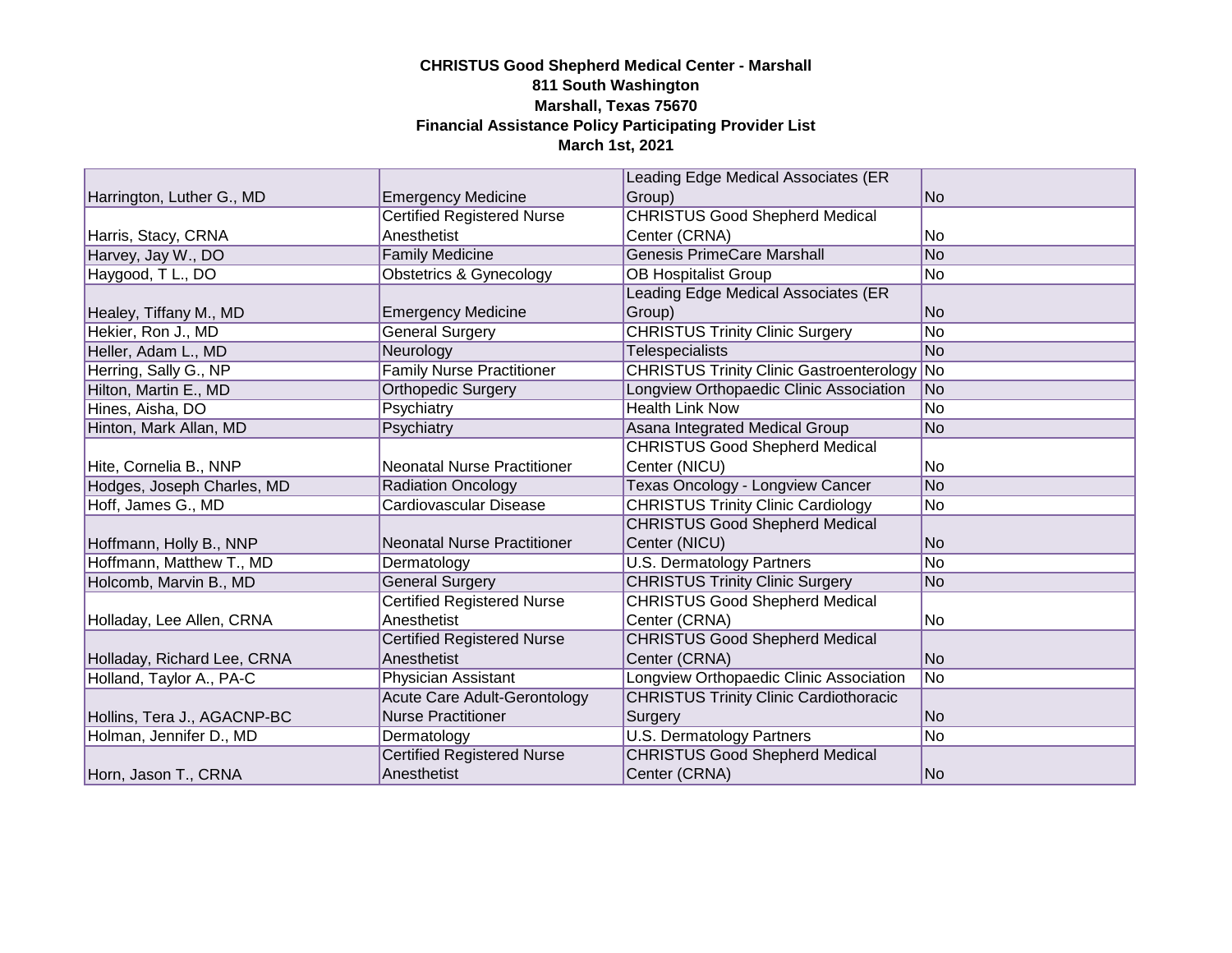|                                  |                                     | Special Health Resources for Texas, Inc.                                                  |                |
|----------------------------------|-------------------------------------|-------------------------------------------------------------------------------------------|----------------|
|                                  |                                     | DBA: Women and Child Health Center of                                                     |                |
| Hough, Rebecca L., MD            | Pediatrics                          | Longview (Pedi)                                                                           | No             |
|                                  |                                     | Special Health Resources for Texas, Inc.                                                  |                |
|                                  |                                     | DBA: Women and Child Health Center of                                                     |                |
| Hough, Robert D., MD             | Pediatrics                          | Longview (Pedi)                                                                           | No             |
|                                  |                                     | Medical Imaging Consultants- Dept.                                                        |                |
| Howard, Walter K., MD            | Radiology                           | Medical Imaging                                                                           | No.            |
| Hsu, Raymond M., MD              | Radiology                           | Vision Radiology, LLC                                                                     | No             |
| Hu, June Y., MD                  | Neonatal-Perinatal Medicine         | UT Southwestern - Neonatology                                                             | No             |
| Huddleston, Whitney L., MD       | <b>General Surgery</b>              | <b>CHRISTUS Trinity Clinic Surgery</b>                                                    | No             |
| Huffman, Larry W., MD            | <b>Family Medicine</b>              | The Family Healthcare Center                                                              | No             |
| Hunley, Thomas Aicklen, MD       | Anesthesiology                      | <b>CHRISTUS Trinity Clinic Anesthesiology</b>                                             | Yes            |
| Hunter, Philip S., MD            | <b>Family Medicine</b>              | <b>Wellness Pointe - Gilmer</b>                                                           | No             |
| Hura, Stefan A., MD              | Radiology                           | Vision Radiology, LLC                                                                     | No             |
| Ihionkhan, Christopher E., MD    | Neonatal-Perinatal Medicine         | Ancor Health Center, PA                                                                   | No             |
| Ihionkhan, Omowumi A., DDS       | Dentistry                           | Alpha 1st Dental Clinic                                                                   | No             |
|                                  |                                     | Leading Edge Medical Associates (ER                                                       |                |
| Ikerd, Robert P., MD             | <b>Emergency Medicine</b>           | Group)                                                                                    | No.            |
| Ilo, Sheriffdeen, DO             | <b>Internal Medicine</b>            | <b>CHRISTUS Trinity Clinic Hospitalist</b>                                                | Yes            |
| Innes, Kristen N., MD, MPH       | Obstetrics & Gynecology             | <b>OB Hospitalist Group</b>                                                               | No             |
| Irukulla, Pavan K., MD           | <b>Critical Care Medicine</b>       | <b>Access Physicians, PLLC</b>                                                            | N <sub>o</sub> |
| Ishiekwene, Celestine C., MD     | <b>Infectious Disease</b>           | <b>CHRISTUS Trinity Clinic Hospitalist</b>                                                | Yes            |
|                                  | <b>Acute Care Adult-Gerontology</b> | <b>CHRISTUS Trinity Clinic Hospitalist</b>                                                |                |
| Jackson, Mary E., AGACNP         | <b>Nurse Practitioner</b>           | Longview                                                                                  | Yes            |
| Jacobs, Gary R., MD              | <b>Plastic Surgery</b>              | East TX Plastic Surgery                                                                   | No             |
| Jacobs, Melissa A., MD           | Radiology                           | Vision Radiology, LLC                                                                     | N <sub>o</sub> |
| Jagarapu, Jawahar, MD            | <b>Neonatal-Perinatal Medicine</b>  | UT Southwestern - Neonatology                                                             | No             |
| Jain, Sidharth, MD               | <b>Internal Medicine</b>            | <b>CHRISTUS Trinity Clinic Hospitalist</b>                                                | Yes            |
|                                  |                                     |                                                                                           |                |
| Jaleel, Mambarambath A., MD      | Neonatal-Perinatal Medicine         | UT Southwestern - Neonatology                                                             | No             |
| Jampana, Sarat C., MD            | <b>Internal Medicine</b>            | <b>CHRISTUS Trinity Clinic Hospitalist</b>                                                | Yes            |
| Jampana, Sreemannarayana N., MD  | <b>Internal Medicine</b>            | Sreeman Jampana MD PLLC                                                                   | No             |
| Jatavallabhula, Narasimha S., MD | <b>Neurological Surgery</b>         | <b>CHRISTUS Trinity Clinic Neurosurgery</b><br><b>CHRISTUS Trinity Clinic Hospitalist</b> | No             |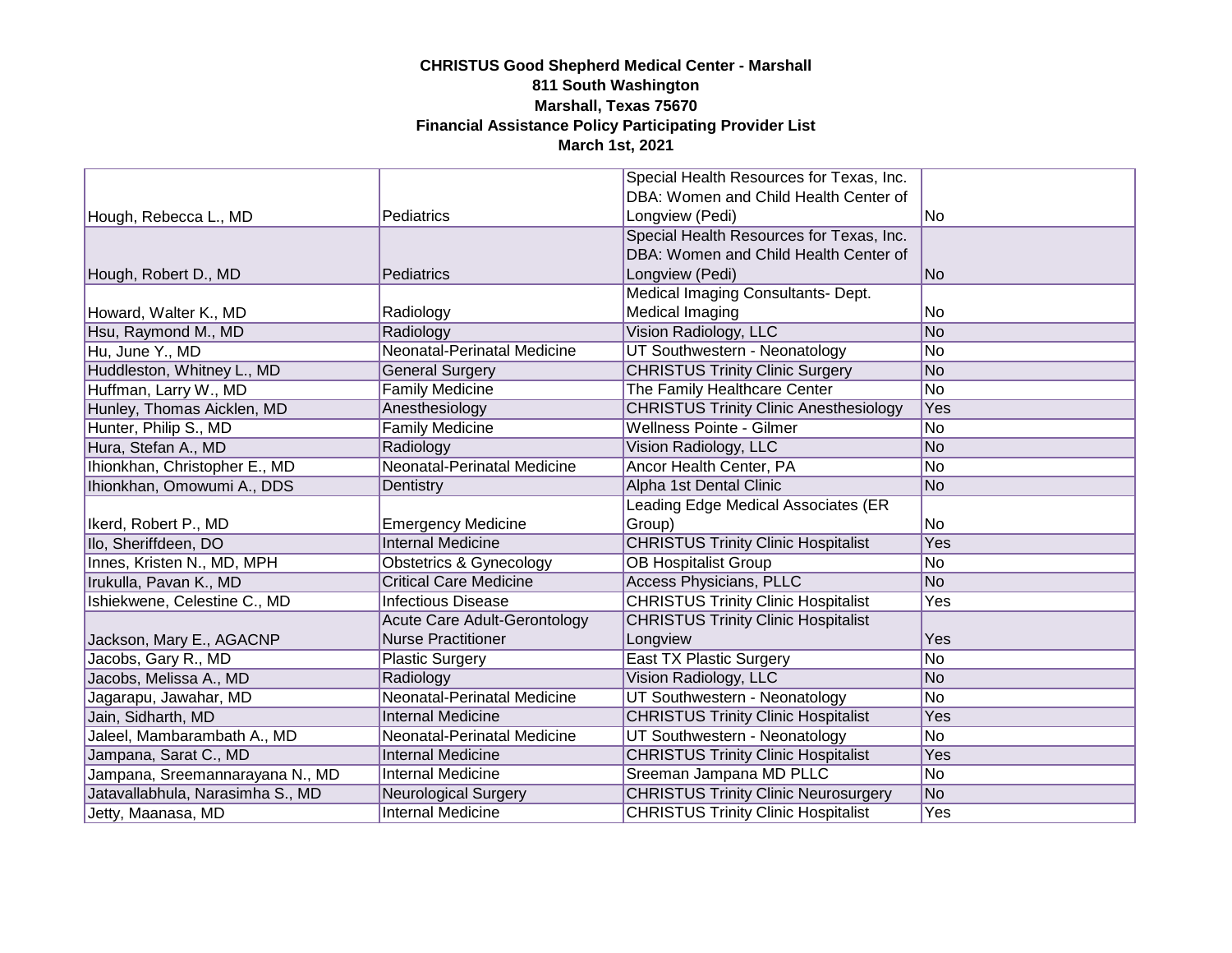| Jimenez-Sanders, Rebecca, MD  | Neurology                         | <b>Telespecialists</b>                           | No             |
|-------------------------------|-----------------------------------|--------------------------------------------------|----------------|
| Joe, Roger G., MD             | Psychiatry                        | Asana Integrated Medical Group                   | No             |
| John, Lijo, MD                | <b>Medical Oncology</b>           | Texas Oncology - Longview Cancer                 | No             |
| Johnson, Dana D., NP, RNFA    | <b>Family Nurse Practitioner</b>  | <b>CHRISTUS Trinity Clinic Urology</b>           | No             |
| Johnson, Gregory L., MD       | Radiology                         | Vision Radiology, LLC                            | No             |
|                               |                                   | <b>CHRISTUS Trinity Clinic Internal Medicine</b> |                |
| Johnson, Rashida M., PA-C     | Physician Assistant               | Longview                                         | No             |
|                               | <b>Certified Registered Nurse</b> | <b>CHRISTUS Good Shepherd Medical</b>            |                |
| Johnson, Richard G., CRNA     | Anesthetist                       | Center (CRNA)                                    | No.            |
| Johnston, Tori, NP            | <b>Family Nurse Practitioner</b>  | <b>CHRISTUS Trinity Clinic Hospitalist</b>       | Yes            |
| Joos, Richard A., MD          | Pediatrics                        | Wellness Pointe - Main                           | N <sub>o</sub> |
| Jun, Emily, MD                | Radiology                         | Vision Radiology, LLC                            | No             |
| Kakkilaya, Venkatakrishna, MD | Neonatal-Perinatal Medicine       | UT Southwestern - Neonatology                    | No             |
| Kaleel, Mohammed R., MD       | Radiology                         | Vision Radiology, LLC                            | No             |
|                               |                                   | Leading Edge Medical Associates (ER              |                |
| Kallabat, Manda M., PA-C      | Physician Assistant               | Group)                                           | lNo.           |
| Kalthia, Rupesh H., MD        | Radiology                         | Vision Radiology, LLC                            | No             |
| Kang, Sunjun, MD              | Neonatal-Perinatal Medicine       | UT Southwestern - Neonatology                    | No             |
| Kao, Jane M., MD              | <b>Pediatric Cardiology</b>       | <b>Heart Center for Children</b>                 | No             |
| Kapadia, Vishal S., MD        | Neonatal-Perinatal Medicine       | UT Southwestern - Neonatology                    | No             |
| Kariampuzha, George W., MD    | Neurology                         | <b>CHRISTUS Trinity Clinic Neurology</b>         | No             |
| Kasindi, Dominique A., MD     | <b>Internal Medicine</b>          | <b>Access Physicians, PLLC</b>                   | No             |
| Kayanja, Harriet K., MD       | <b>Critical Care Medicine</b>     | <b>CHRISTUS Trinity Clinic Hospitalist</b>       | Yes            |
|                               |                                   | Medical Imaging Consultants- Dept.               |                |
| Keaton, Jerry A., MD          | Radiology                         | Medical Imaging                                  | No             |
| Kelley IV, Russell P., MD     | Radiology                         | Vision Radiology, LLC                            | No             |
|                               |                                   | <b>CHRISTUS Trinity Clinic Obstetrics &amp;</b>  |                |
| Kennedy, Sylyna Gayle, CNM    | Nurse Midwife                     | <b>Gynecology Longview</b>                       | No             |
| Keshvani, Neil P., MD         | <b>Internal Medicine</b>          | <b>Access Physicians, PLLC</b>                   | No             |
| Khan, Fahad, MD               | <b>Internal Medicine</b>          | <b>CHRISTUS Trinity Clinic Hospitalist</b>       | Yes            |
| Khan, Malasha, MD             | <b>Internal Medicine</b>          | <b>CHRISTUS Trinity Clinic Hospitalist</b>       | Yes            |
| Khanolkar, Rohit, MD          | <b>Internal Medicine</b>          | <b>CHRISTUS Trinity Clinic Hospitalist Tyler</b> | Yes            |
| Kilpatrick, Charles H., MD    | Hyperbaric Medicine/Wound Care    | The Wound Healing Center                         | No             |
| Kim, Brian J., MD             | Radiology                         | Vision Radiology, LLC                            | No             |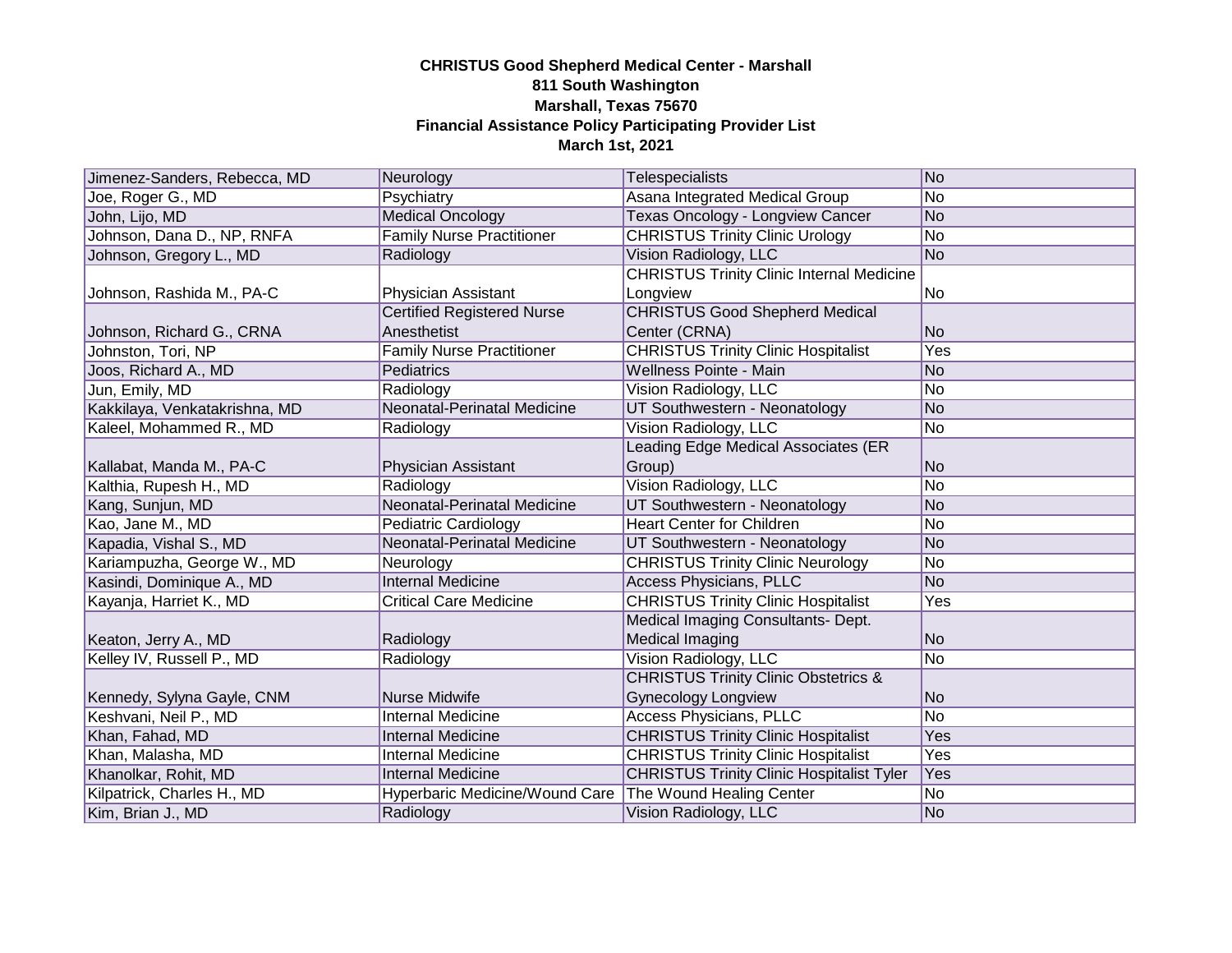| King, Craig K., MD          | Ophthalmology                     | King, Craig - MD                                   | N <sub>o</sub>  |
|-----------------------------|-----------------------------------|----------------------------------------------------|-----------------|
|                             |                                   | <b>CHRISTUS Trinity Clinic Obstetrics &amp;</b>    |                 |
| Kittrell, Alexandra D., CNM | <b>Nurse Midwife</b>              | <b>Gynecology Longview</b>                         | <b>No</b>       |
|                             | <b>Certified Registered Nurse</b> | <b>CHRISTUS Good Shepherd Medical</b>              |                 |
| Klima, Richard C., CRNA     | Anesthetist                       | Center (CRNA)                                      | No              |
| Kodali, Sayojirao V., MD    | Anesthesiology                    | <b>CHRISTUS Trinity Clinic Anesthesiology</b>      | Yes             |
| Kort, Henry W., MD          | <b>Pediatric Cardiology</b>       | <b>Heart Center for Children</b>                   | $\overline{No}$ |
|                             |                                   | <b>CHRISTUS Trinity Clinic Internal Medicine</b>   |                 |
| Kota, Sai Soumya, MD        | <b>Internal Medicine</b>          | Longview                                           | <b>No</b>       |
| Kota, Sanjeev, MD           | Pediatrics                        | <b>CHRISTUS Trinity Clinic Pediatrics</b>          | No              |
| Koya, Rama Koteswararao, MD | <b>Medical Oncology</b>           | Texas Oncology - Longview Cancer                   | <b>No</b>       |
|                             |                                   | Leading Edge Medical Associates (ER                |                 |
| Kral, Jonathan J., MD       | <b>Emergency Medicine</b>         | Group)                                             | No              |
| Kroeger, Gregory P., MD     | Obstetrics & Gynecology           | <b>OB Hospitalist Group</b>                        | No              |
|                             |                                   | <b>CHRISTUS Trinity Clinic Internal Medicine</b>   |                 |
| Kuye, Rolake, PharmD        | Pharmacist                        | Longview (Resident)                                | No              |
| Laguna, Benjamin A., MD     | Radiology                         | Vision Radiology, LLC                              | <b>No</b>       |
| Lakkadi, Rajashekar R., MD  | Pain Medicine                     | <b>CHRISTUS Trinity Clinic Pain Medicine</b>       | Yes             |
| Lamar, Cory D., MD          | Neurology                         | <b>Telespecialists</b>                             | <b>No</b>       |
|                             |                                   | Leading Edge Medical Associates (ER                |                 |
| Lanas, Francisco X., PA-C   | Physician Assistant               | Group)                                             | No              |
| Langford, Brian R., MD      | Otolaryngology                    | <b>ENT Associates of East Texas</b>                | N <sub>o</sub>  |
|                             |                                   | <b>CHRISTUS Trinity Clinic Longview Bill</b>       |                 |
| Larsen, David D., DO        | <b>Family Medicine</b>            | Owens Parkway                                      | No              |
| Lemaire, Molly L., NP       | <b>Family Nurse Practitioner</b>  | <b>CHRISTUS Trinity Clinic Surgery</b>             | <b>No</b>       |
| Leon, Rachel L., MD         | Neonatal-Perinatal Medicine       | UT Southwestern - Neonatology                      | No              |
| Leone, Christopher A., MD   | <b>Internal Medicine</b>          | <b>Access Physicians, PLLC</b>                     | N <sub>o</sub>  |
|                             | <b>Certified Registered Nurse</b> | <b>CHRISTUS Good Shepherd Medical</b>              |                 |
| Leviton, Lauren M., CRNA    | Anesthetist                       | Center (CRNA)                                      | No              |
| Lewis, Perry C., MD         | Gastroenterology                  | <b>CHRISTUS Trinity Clinic Gastroenterology No</b> |                 |
| Li, Junyi, MD               | Anesthesiology                    | <b>CHRISTUS Trinity Clinic Anesthesiology</b>      | Yes             |
| Lin, Robin F., MD           | Psychiatry                        | <b>Health Link Now</b>                             | <b>No</b>       |
|                             | <b>Certified Registered Nurse</b> | <b>CHRISTUS Good Shepherd Medical</b>              |                 |
| Lister, Zackary Gene, CRNA  | Anesthetist                       | Center (CRNA)                                      | No              |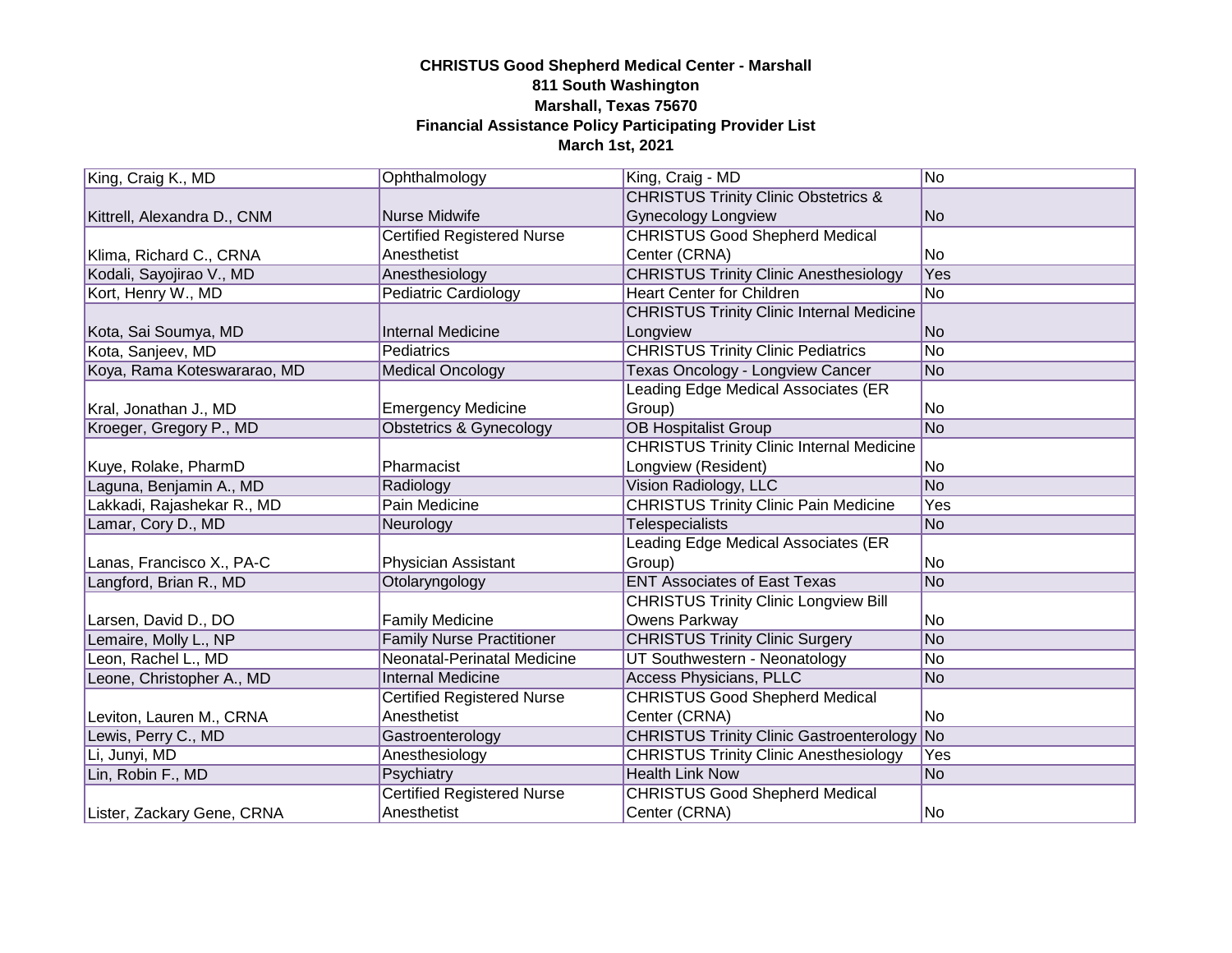|                             |                                     | <b>CHRISTUS Trinity Clinic Orthopedic</b>        |                |
|-----------------------------|-------------------------------------|--------------------------------------------------|----------------|
| Littlejohn, Stephen G., MD  | <b>Orthopedic Surgery</b>           | Surgery - Longview                               | N <sub>o</sub> |
| Lobert, Philip F., MD       | Radiology                           | <b>Vision Radiology, LLC</b>                     | No             |
|                             |                                     | Leading Edge Medical Associates (ER              |                |
| Lockwood, Nicholas G., DO   | <b>Emergency Medicine</b>           | Group)                                           | No             |
| Logan, James S., MD         | <b>Family Medicine</b>              | Marshall Family Practice Associates,             | No             |
| Loud, Rita J., NP           | <b>Family Nurse Practitioner</b>    | <b>CHRISTUS Trinity Clinic Family Medicine</b>   | Yes            |
| Low, Sarah B., MD           | <b>Family Medicine</b>              | <b>CHRISTUS Trinity Clinic Family Medicine</b>   | No.            |
| Lucas, Peter B., MD         | Psychiatry                          | <b>Health Link Now</b>                           | No             |
| Lue, Stanley G., MD         | Neurology                           | <b>Telespecialists</b>                           | No             |
| Mahurin, Kristen L., NP     | <b>Family Nurse Practitioner</b>    | <b>CHRISTUS Trinity Clinic Family Medicine</b>   | No             |
| Makkouk, Mohammad, MD       | <b>Internal Medicine</b>            | <b>CHRISTUS Trinity Clinic Hospitalist</b>       | Yes            |
|                             |                                     | Leading Edge Medical Associates (ER              |                |
| Malik, Tariq S., PA-C       | Physician Assistant                 | Group)                                           | No             |
| Mallott, William E., MD     | <b>Internal Medicine</b>            | <b>Access Physicians, PLLC</b>                   | No             |
|                             | <b>Acute Care Adult-Gerontology</b> |                                                  |                |
| Malone, Brandi M., AGACNPC  | <b>Nurse Practitioner</b>           | <b>CHRISTUS Trinity Clinic Hospitalist Tyler</b> | Yes            |
| Malone, Mark S., MD         | <b>Family Medicine</b>              | <b>CHRISTUS Trinity Clinic Hospitalist</b>       | Yes            |
| Mamidi, Soumya, MD          | <b>Internal Medicine</b>            | <b>CHRISTUS Trinity Clinic Hospitalist</b>       | Yes            |
|                             |                                     | Special Health Resources for Texas, Inc.         |                |
|                             |                                     | DBA: Women and Child Health Center of            |                |
| Markowitz, Wendy S., MD     | Pediatrics                          | Longview (Pedi)                                  | No             |
| Markus, Richard W., MD      | <b>Pediatric Cardiology</b>         | <b>Heart Center for Children</b>                 | No.            |
|                             | <b>Certified Registered Nurse</b>   | <b>CHRISTUS Good Shepherd Medical</b>            |                |
| Martinson, Kirk Allan, CRNA | Anesthetist                         | Center (CRNA)                                    | No             |
| Masud, Muhammad W., MD      | Neurology                           | <b>Telespecialists</b>                           | No             |
|                             |                                     | <b>CHRISTUS Trinity Clinic Orthopedic</b>        |                |
| Matarazzo, Marc F., MD      | <b>Orthopedic Surgery</b>           | Surgery - Longview                               | No             |
| Mauldin, James E., MD       | <b>Obstetrics &amp; Gynecology</b>  | Diagnostic Clinic of Longview, PA                | No             |
| Maxey, Dana E., PA-C        | <b>Physician Assistant</b>          | Diagnostic Clinic of Longview, PA                | No             |
|                             |                                     | Medical Imaging Consultants- Dept.               |                |
| McCrary, Kevin W., MD       | Radiology                           | Medical Imaging                                  | No             |
| McCrory, Kathleen A., DO    | Pediatrics                          | <b>1st Choice Pediatrics</b>                     | No.            |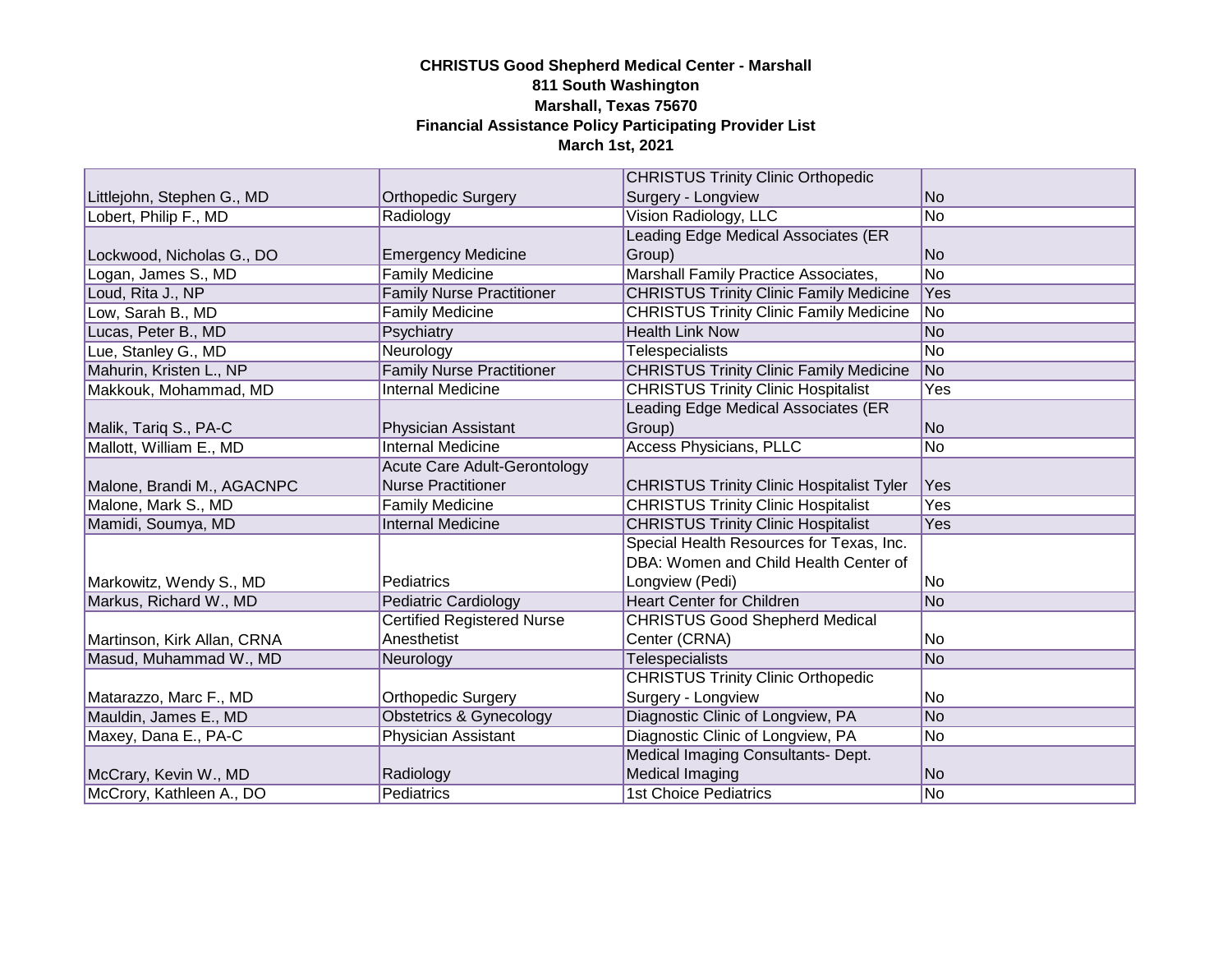|                                |                                      | <b>CHRISTUS Trinity Clinic Internal Medicine</b> |      |
|--------------------------------|--------------------------------------|--------------------------------------------------|------|
| McDaniel, Erika M., NP         | <b>Family Nurse Practitioner</b>     | Longview                                         | lNo. |
| McDaniel, Robert C., MD        | <b>Internal Medicine</b>             | <b>Tatum Medical Clinic</b>                      | No   |
| McDermott, Dustin M., MD       | <b>General Surgery</b>               | <b>CHRISTUS Trinity Clinic Surgery</b>           | No   |
| McDonald, Glenn A., MD         | Nephrology                           | <b>East Texas Kidney Specialists</b>             | No.  |
|                                |                                      | <b>CHRISTUS Trinity Clinic Internal Medicine</b> |      |
| McDonald, John C., DO          | Internal Medicine                    | Longview (Resident)                              | lNo. |
| McDonald, Mark M., MD          | Neurology                            | Telespecialists                                  | No   |
| McFarland, Annette R., ACNP-BC | <b>Acute Care Nurse Practitioner</b> | <b>Hospice Plus</b>                              | No   |
| McFarland, Rachel D., NP       | <b>Family Nurse Practitioner</b>     | <b>CHRISTUS Trinity Clinic Hospitalist</b>       | Yes  |
| McGee, Mary K., MD             | <b>Internal Medicine</b>             | <b>Cardiac Rehabilitation - CHRISTUS</b>         | No   |
| McGough, Katherine R., DDS     | <b>Pediatric Dentistry</b>           | McGough & McGough PC                             | No   |
|                                |                                      | Leading Edge Medical Associates (ER              |      |
| McGreevy, Megan M., DO         | <b>Emergency Medicine</b>            | Group)                                           | No   |
|                                | <b>Certified Registered Nurse</b>    | <b>CHRISTUS Good Shepherd Medical</b>            |      |
| McKenzie, Linda K., CRNA       | Anesthetist                          | Center (CRNA)                                    | No   |
| McLaughlin, Javine H., MD      | Obstetrics & Gynecology              | <b>OB Hospitalist Group</b>                      | No.  |
|                                | <b>Certified Registered Nurse</b>    | <b>CHRISTUS Good Shepherd Medical</b>            |      |
| McRee, Joseph Alton, CRNA      | Anesthetist                          | Center (CRNA)                                    | No   |
|                                |                                      | Leading Edge Medical Associates (ER              |      |
| McWilliams Sr., Jeffrey G., MD | <b>Emergency Medicine</b>            | Group)                                           | No.  |
| Meegada, Sreenath R., MD       | <b>Internal Medicine</b>             | <b>CHRISTUS Trinity Clinic Hospitalist</b>       | Yes  |
|                                |                                      | Leading Edge Medical Associates (ER              |      |
| Meek, Craig A., MD             | <b>Emergency Medicine</b>            | Group)                                           | No   |
|                                |                                      | Leading Edge Medical Associates (ER              |      |
| Meek, Suzanne B., MD           | <b>Emergency Medicine</b>            | Group)                                           | No   |
| Mehari, Tigist Girmy, MD       | Neurology                            | <b>Telespecialists</b>                           | No   |
| Mekala, Karthik D., MD         | Cardiovascular Disease               | <b>CHRISTUS Trinity Clinic Cardiology</b>        | No   |
|                                |                                      | Leading Edge Medical Associates (ER              |      |
| Mendenhall, Brian W., MD       | <b>Emergency Medicine</b>            | Group)                                           | No   |
| Meyers, Clifford W., MD        | Neurology                            | <b>Telespecialists</b>                           | No   |
| Miller, Dorothy, MD            | <b>Family Medicine</b>               | Diagnostic Clinic of Longview, PA                | No.  |
| Mir, Imran N., MD              | Neonatal-Perinatal Medicine          | UT Southwestern - Neonatology                    | No   |
| Miro, Viktor, MD               | Internal Medicine                    | <b>CHRISTUS Trinity Clinic Hospitalist</b>       | Yes  |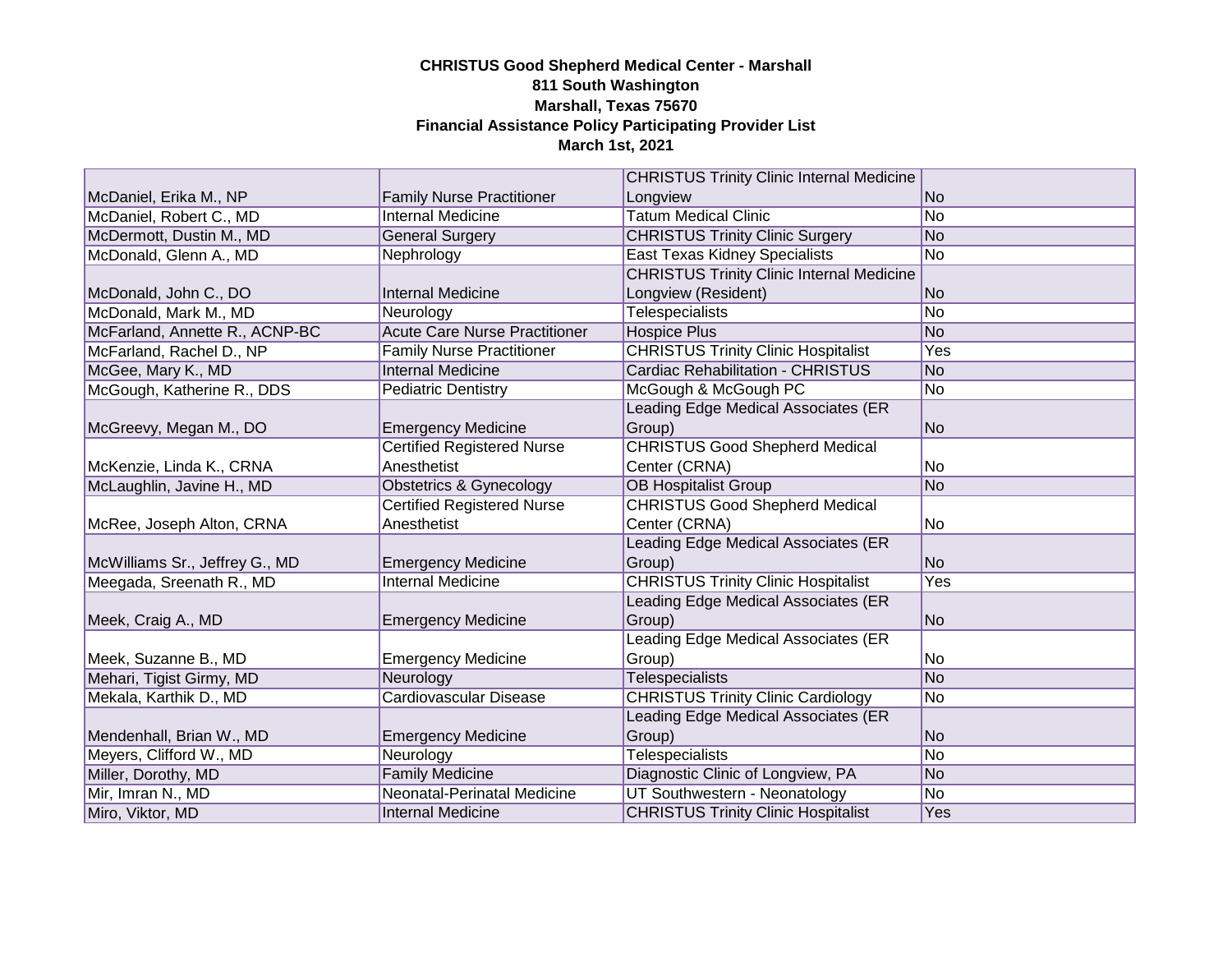| Mirpuri-Hathiramani, Julie, MD | Neonatal-Perinatal Medicine       | UT Southwestern - Neonatology                | No.            |
|--------------------------------|-----------------------------------|----------------------------------------------|----------------|
| Misenheimer, Gabrielle G., CNM | Nurse Midwife                     | Zeid Womens Health Center, LTD               | N <sub>o</sub> |
|                                | <b>Certified Registered Nurse</b> | <b>CHRISTUS Good Shepherd Medical</b>        |                |
| Mobley, John E., CRNA          | Anesthetist                       | Center (CRNA)                                | lNo            |
| Mohamed-Santa, Odette, MD      | <b>Family Medicine</b>            | Marshall Family Practice Associates,         | No             |
| Montano, Noelle E., MD         | Radiology                         | Vision Radiology, LLC                        | No             |
| Morgan, Gerard E., MD          | Radiology                         | Vision Radiology, LLC                        | No             |
| Morin Cope, Lise S., MD        | Pathology                         | <b>Community Pathology Associates</b>        | No             |
| Morton, Randy L., MD           | <b>General Surgery</b>            | <b>McQuaid Vein Center</b>                   | No             |
| Mowzoon, Nima, MD              | Neurology                         | Telespecialists                              | No             |
| Muelly, Michael C., MD         | Radiology                         | Vision Radiology, LLC                        | No             |
| Muirhead, Joel T., MD          | Ophthalmology                     | <b>Heaton Eye Associates</b>                 | No             |
| Mulkerin, Jennifer L., MD      | Radiology                         | Vision Radiology, LLC                        | No             |
| Munoz-Blanco, Sara M., MD      | Neonatal-Perinatal Medicine       | UT Southwestern - Neonatology                | No             |
| Murphy, Frank S., DO           | Psychiatry                        | Special Health Resources for Texas, Inc.     | No             |
| Nadiga, Gana R., MD            | Ophthalmology                     | <b>Hall Eye Clinic</b>                       | No             |
| Nagaraja, Harsha G., MD        | Neurology                         | Telespecialists                              | No             |
| Nayak, Sujir P., MD            | Neonatal-Perinatal Medicine       | UT Southwestern - Neonatology                | <b>No</b>      |
| Nayini, Nithin R., MD          | <b>Internal Medicine</b>          | <b>CHRISTUS Trinity Clinic Hospitalist</b>   | Yes            |
| Nayini, Rama D., MD            | <b>Pulmonary Disease</b>          | East Texas Heart & Lung Clinic               | <b>No</b>      |
| Nelson, Erik R., DO            | <b>Internal Medicine</b>          | <b>CHRISTUS Trinity Clinic Hospitalist</b>   | Yes            |
| Nessen, Shawn C., DO           | <b>Critical Care Medicine</b>     | <b>CHRISTUS Trinity Clinic Critical Care</b> | No             |
| Newman, Richard P., MD         | Neurology                         | <b>Telespecialists</b>                       | No             |
| Nguyen, Phuc T., DO            | <b>Internal Medicine</b>          | <b>Access Physicians, PLLC</b>               | No             |
| Nguyen, Trung H., MD           | <b>Internal Medicine</b>          | <b>CHRISTUS Trinity Clinic Hospitalist</b>   | Yes            |
| Nii-Moi, Ebenezer A., MD       | Obstetrics & Gynecology           | <b>Wellness Pointe - Main</b>                | No             |
| Nirmal, Kavita, MD             | <b>Medical Oncology</b>           | Texas Oncology - Longview Cancer             | No             |
| Ogunseinde, Babajide A., MD    | Orthopedic Surgery                | Longview Orthopaedic Clinic Association      | No             |
| Okafor, Chinwe J., MD          | <b>Internal Medicine</b>          | <b>CHRISTUS Trinity Clinic Hospitalist</b>   | Yes            |
| Okolo, Ekene I., MD            | <b>Internal Medicine</b>          | <b>CHRISTUS Trinity Clinic Hospitalist</b>   | Yes            |
| Okpeki, Annette O., MD         | Pediatrics                        | <b>Wellness Pointe - Main</b>                | No             |
| Olofinlade, Olusola, MD        | Gastroenterology                  | CHRISTUS Trinity Clinic Gastroenterology No  |                |
| Ortigoza, Eric B., MD          | Neonatal-Perinatal Medicine       | UT Southwestern - Neonatology                | No             |
| Oshmyansky, Alexander R., MD   | Radiology                         | Vision Radiology, LLC                        | No.            |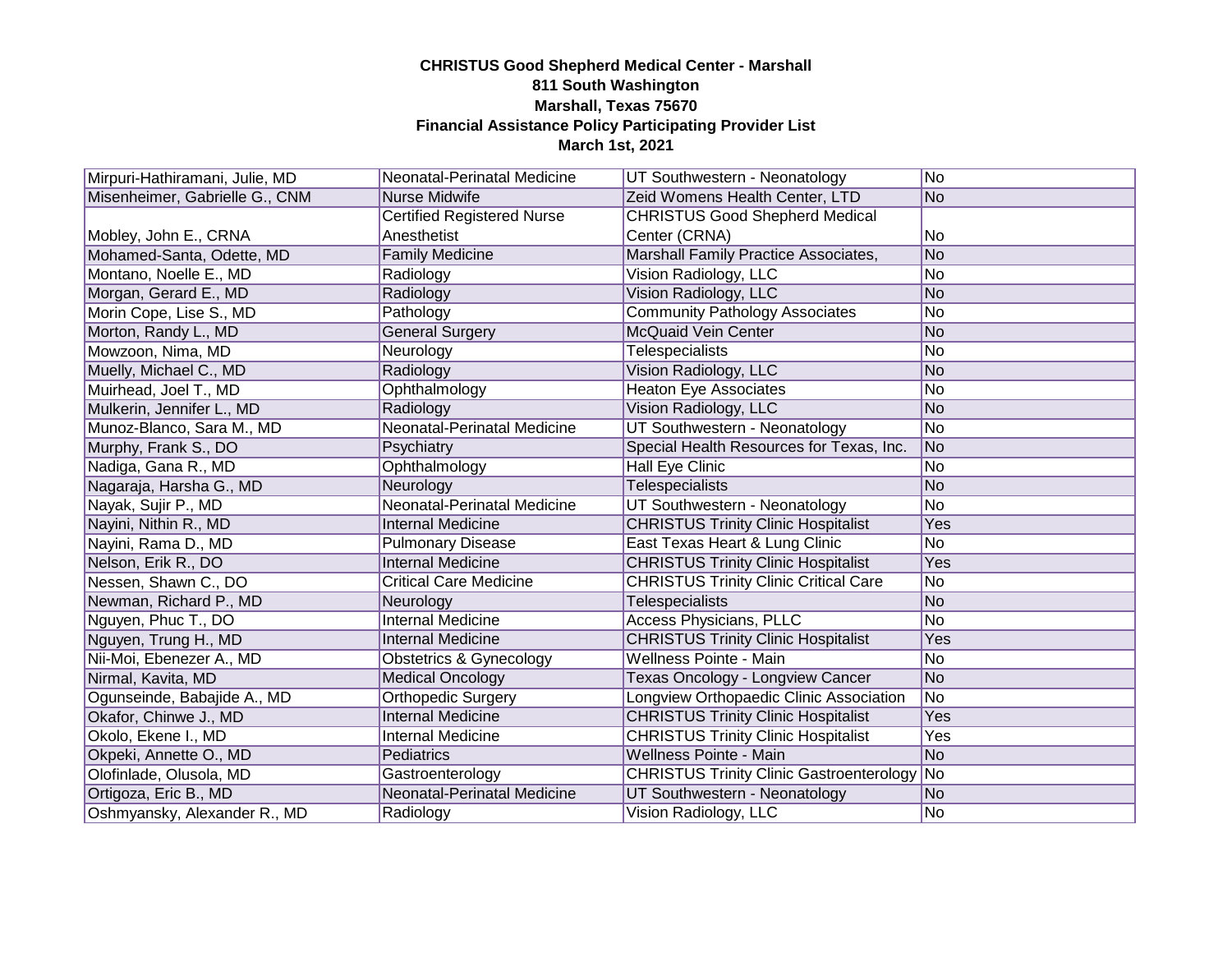|                                |                                | <b>CHRISTUS Trinity Clinic Internal Medicine</b> |                |
|--------------------------------|--------------------------------|--------------------------------------------------|----------------|
| Ottun, Natouri M., PHARMD      | Pharmacist                     | Longview (Resident)                              | lNo.           |
|                                |                                | Leading Edge Medical Associates (ER              |                |
| Oyler, Brandon K., DO          | <b>Emergency Medicine</b>      | Group)                                           | No             |
|                                |                                | <b>CHRISTUS Trinity Clinic Pediatrics</b>        |                |
| Pai, Yogesh G., MD             | Pediatrics                     | Henderson                                        | No.            |
| Patel, Chinmay P., MD          | Nephrology                     | <b>East Texas Kidney Specialists</b>             | No             |
|                                |                                | <b>CHRISTUS Trinity Clinic Orthopedic</b>        |                |
| Patel, Jayesh Kishore, MD      | Orthopedic Surgery             | Surgery - Longview                               | No             |
| Patel, Neil J., MD             | Neurology                      | <b>Telespecialists</b>                           | No             |
| Patel, Saurin N., MD           | <b>Internal Medicine</b>       | <b>Access Physicians, PLLC</b>                   | N <sub>o</sub> |
| Pawlowicz, Ivan N., MD         | Psychiatry                     | <b>CHRISTUS Trinity Clinic Hospitalist</b>       | Yes            |
|                                |                                | Leading Edge Medical Associates (ER              |                |
| Payne, Gregory N., MD          | <b>Emergency Medicine</b>      | Group)                                           | No             |
| Peddi, Prashanth, MD           | <b>Internal Medicine</b>       | <b>CHRISTUS Trinity Clinic Hospitalist</b>       | Yes            |
| Peram, Indeevar, MD            | <b>Internal Medicine</b>       | <b>CHRISTUS Trinity Clinic Hospitalist</b>       | Yes            |
|                                |                                | <b>CHRISTUS Trinity Clinic Internal Medicine</b> |                |
| Pham, Y N., MD                 | <b>Internal Medicine</b>       | Marshall                                         | No             |
| Phillips, Erin L., MD          | Neurology                      | NeurodiagnosticTEX                               | No             |
|                                |                                | <b>CHRISTUS Trinity Clinic Orthopedic</b>        |                |
| Pierce, Eva J., PA-C           | Physician Assistant            | Surgery - Longview                               | No             |
| Pirmohamed, Fermina A., MD     | Neurology                      | <b>Telespecialists</b>                           | No             |
| Plancher, Joao Mc-Oneil N., MD | Neurology                      | <b>Telespecialists</b>                           | No             |
| Plemmons, Britton S., DPM      | Podiatry                       | Longview Orthopaedic Clinic Association          | No             |
| Porter, Stephanie A., MD       | Pediatrics                     | <b>Somers Pediatrics</b>                         | No             |
|                                |                                | <b>Byron Cook Center for Advanced Wound</b>      |                |
| Presley, John E., MD           | Hyperbaric Medicine/Wound Care | Healing and Hyperbaric Medicine                  | No             |
|                                |                                | <b>CHRISTUS Trinity Clinic Internal Medicine</b> |                |
| Proctor, Alyssa Ann, PharmD    | Pharmacist                     | Longview (Resident)                              | No             |
| Pulipaka, Uma P., MD           | Neurology                      | NeuroHealth Center, PLLC                         | No             |
| Puri, Muhammad Rehan A., MD    | Psychiatry                     | <b>Health Link Now</b>                           | No             |
|                                |                                | Leading Edge Medical Associates (ER              |                |
| Rahim, Salman, DO              | <b>Emergency Medicine</b>      | Group)                                           | No             |
| Rahman, Saudur, MD             | Radiology                      | Vision Radiology, LLC                            | No             |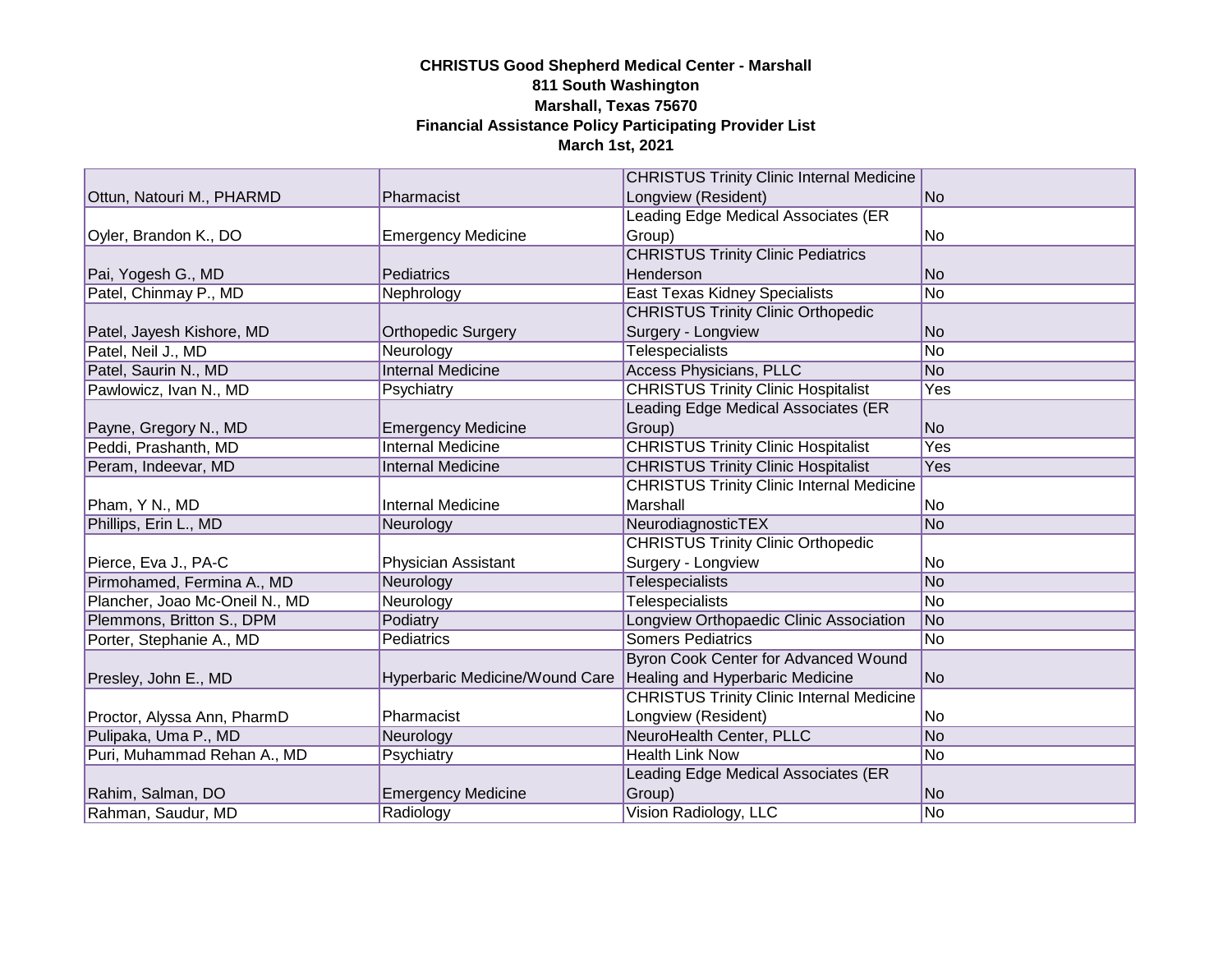| Ramachandran, Shalini, MD        | Neonatal-Perinatal Medicine        | UT Southwestern - Neonatology                    | No              |
|----------------------------------|------------------------------------|--------------------------------------------------|-----------------|
| Rana, Pauravi J., MD             | Psychiatry                         | Asana Integrated Medical Group                   | No              |
| Raza, Shakeel, MD                | Psychiatry                         | <b>Health Link Now</b>                           | No              |
| Reddy, Rekha S., MD              | <b>Internal Medicine</b>           |                                                  | No              |
| Reddy, Venkat Salguti, MD        | Nephrology                         | <b>East Texas Kidney Specialists</b>             | No              |
|                                  |                                    | <b>CHRISTUS Trinity Clinic Family Medicine</b>   |                 |
| Redels, Sidney L., DO            | <b>Family Medicine</b>             | Kilgore                                          | No              |
| Reesor, Kenneth E., MD           | <b>Orthopedic Surgery</b>          | Diagnostic Clinic of Longview, PA                | No              |
|                                  |                                    | Medical Imaging Consultants- Dept.               |                 |
| Ribeiro, Marcelo D., MD          | Radiology                          | <b>Medical Imaging</b>                           | No              |
| Richier, John C., MD             | Urology                            | <b>CHRISTUS Trinity Clinic Urology</b>           | No              |
| Riordan, Katherine C., MD        | Neurology                          | <b>Telespecialists</b>                           | No              |
| Risner, David S., MD             | Ophthalmology                      | <b>Heaton Eye Associates</b>                     | No              |
|                                  |                                    | <b>CHRISTUS Trinity Clinic Internal Medicine</b> |                 |
| Ritter, Emma M., FNP             | <b>Family Nurse Practitioner</b>   | Marshall                                         | No              |
|                                  |                                    | <b>CHRISTUS Trinity Clinic Podiatry &amp;</b>    |                 |
| Rizgallah, Deloris N., DPM       | Podiatry                           | Endocrinology                                    | No.             |
| Rizvi, Rabab, MD                 | Psychiatry                         | <b>Health Link Now</b>                           | No              |
| Robbins, Daniel W., MD           | <b>General Surgery</b>             | <b>CHRISTUS Trinity Clinic Surgery</b>           | No              |
| Roberts, Michael C., MD          | Anesthesiology                     | <b>CHRISTUS Trinity Clinic Anesthesiology</b>    | Yes             |
| Robichaux, Francis X., MD        | Anesthesiology                     | <b>CHRISTUS Trinity Clinic Anesthesiology</b>    | Yes             |
| Rodriguez, Alison A., MD         | <b>Obstetrics &amp; Gynecology</b> | <b>OB Hospitalist Group</b>                      | No              |
|                                  |                                    | <b>CHRISTUS Trinity Clinic Internal Medicine</b> |                 |
| Roe, Lawrence H., MD             | <b>Internal Medicine</b>           | Longview                                         | No.             |
| Rosenfeld-Barbash, Janis E., MD  | Radiology                          | Vision Radiology, LLC                            | No              |
| Rotzler, William H., MD          | Otolaryngology                     | William Rotzler, MD                              | No              |
| Roworth Chaikin, Samantha J., DO | Pediatrics                         | <b>CHRISTUS Trinity Clinic Pediatrics</b>        | No              |
|                                  |                                    | <b>CHRISTUS Trinity Clinic Orthopedic</b>        |                 |
| Royal, Tameka L., NP             | <b>Family Nurse Practitioner</b>   | Surgery - Longview                               | No              |
| Russell, Joshua A., MD           | Orthopedic Surgery                 | Longview Orthopaedic Clinic Association          | $\overline{No}$ |
| Sabayon, Muhie Dean, MD          | Cardiac Electrophysiology          | <b>CHRISTUS Trinity Clinic Cardiology</b>        | No              |
| Saha, Sam K., MD                 | Neurology                          | Telespecialists                                  | No              |
| Salami, Erica O., NP             | <b>Family Nurse Practitioner</b>   | <b>CHRISTUS Trinity Clinic Pain Medicine</b>     | No              |
| Sandhu, Sawroop K., MD           | <b>Family Medicine</b>             | <b>CHRISTUS Trinity Clinic Hospitalist</b>       | Yes             |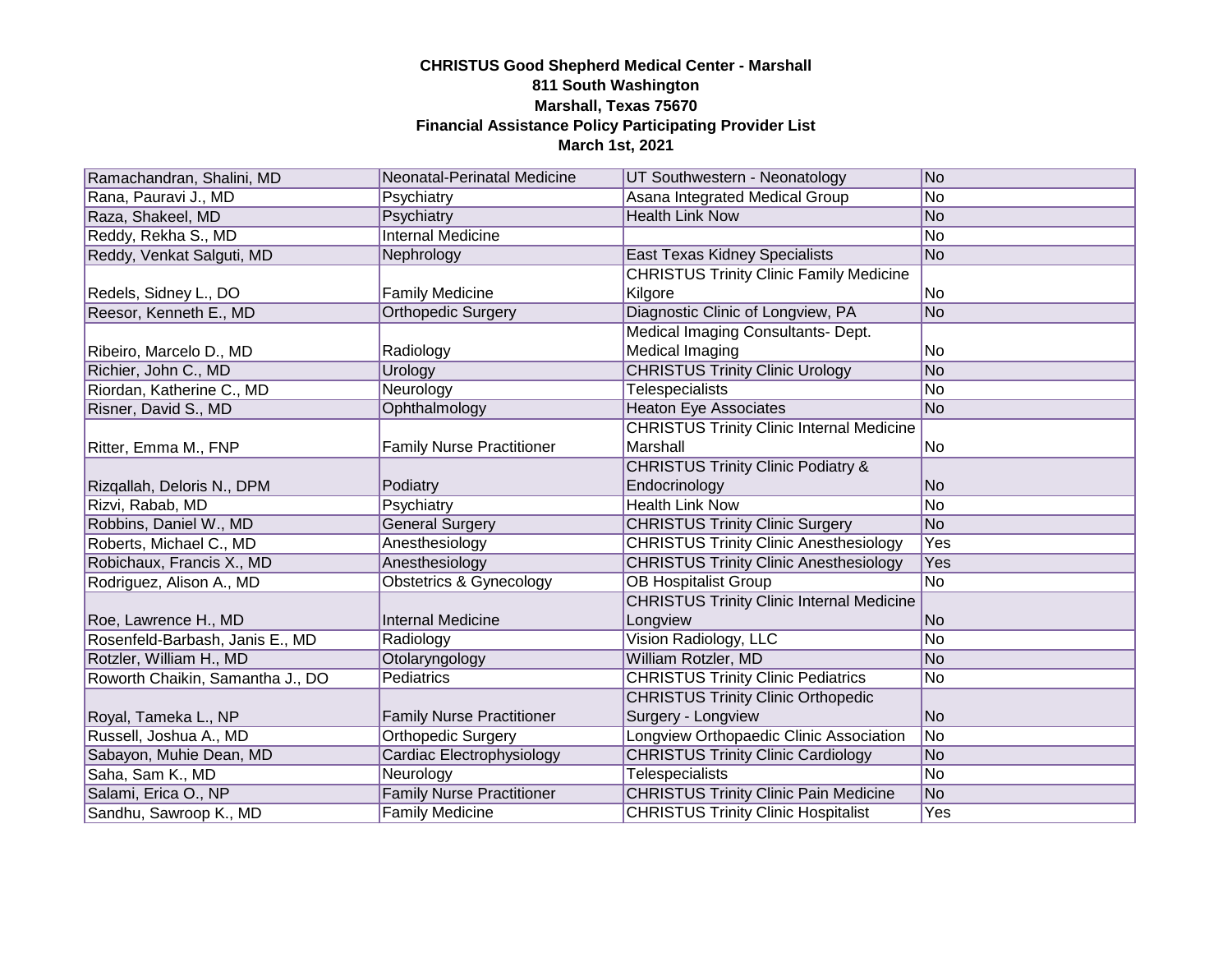| Saran, Nisha M., DO          | <b>Internal Medicine</b>           | <b>Christus Trinity Clinic Longview</b>             | Yes            |
|------------------------------|------------------------------------|-----------------------------------------------------|----------------|
| Sarmini, Omar R., MD         | Obstetrics & Gynecology            | <b>OB Hospitalist Group</b>                         | No             |
| Savani, Rashmin C., MD       | Neonatal-Perinatal Medicine        | UT Southwestern - Neonatology                       | No             |
|                              |                                    | Medical Imaging Consultants- Dept.                  |                |
| Schultz, Joseph, MD          | Radiology                          | Medical Imaging                                     | No             |
| Scribner, Anita R., MD       | <b>Infectious Disease</b>          | Special Health Resources for Texas, Inc.            | No             |
| Sebesto, Jason R., DO        | Neurology                          | Telespecialists                                     | No             |
| Sevilis, Theresa B., DO      | Neurology                          | <b>Telespecialists</b>                              | No             |
| Shah, Harsh M., MD           | Radiology                          | Vision Radiology, LLC                               | lNo.           |
| Shakamuri, Shobha, MD        | Nephrology                         | <b>East Texas Kidney Specialists</b>                | No             |
| Sharma, Neeraj Roshanlal, MD | <b>Medical Oncology</b>            | Texas Oncology - Longview Cancer                    | No             |
| Sharp, Bert E., DPM          | Podiatry                           | Sharp, Bert - DPM                                   | No             |
| Shireman, Elizabeth A., CNM  | Nurse Midwife                      | Wellness Pointe - Main                              | No             |
|                              |                                    | Medical Imaging Consultants- Dept                   |                |
| Short, Kevin A., MD          | Radiology                          | Medical Imaging                                     | No             |
| Shrivastava, Snehal, MD      | Nephrology                         | <b>East Texas Kidney Specialists</b>                | N <sub>o</sub> |
|                              | <b>Certified Registered Nurse</b>  | <b>CHRISTUS Good Shepherd Medical</b>               |                |
| Shuback, Ashley D., CRNA     | Anesthetist                        | Center (CRNA)                                       | N <sub>o</sub> |
| Shum, John H., MD            | <b>Obstetrics &amp; Gynecology</b> | Wellness Pointe - Main                              | No             |
|                              |                                    | <b>CHRISTUS Trinity Clinic Internal Medicine</b>    |                |
| Silvia, Barakha Y., PharmD   | Pharmacist                         | Longview (Resident)                                 | No             |
| Sims, John B., MD            | Cardiac Electrophysiology          | <b>CHRISTUS Trinity Clinic Electrophysiology No</b> |                |
| Singh, Anil, MD              | <b>Critical Care Medicine</b>      | <b>Access Physicians, PLLC</b>                      | <b>No</b>      |
| Sisman, Julide, MD           | Neonatal-Perinatal Medicine        | UT Southwestern - Neonatology                       | No             |
| Skaf, Rana A., MD            | Obstetrics & Gynecology            | <b>OB Hospitalist Group</b>                         | No             |
| Skarda, Shayne T., MD        | Gastroenterology                   | <b>CHRISTUS Trinity Clinic Gastroenterology No</b>  |                |
|                              |                                    | <b>CHRISTUS Trinity Clinic Internal Medicine</b>    |                |
| Slone, Rodney B., MD         | <b>Internal Medicine</b>           | Longview                                            | N <sub>o</sub> |
| Smith, Alex J., MD           | <b>Internal Medicine</b>           | Alex J. Smith, MD                                   | No             |
|                              | <b>Certified Registered Nurse</b>  | <b>CHRISTUS Good Shepherd Medical</b>               |                |
| Smith, Daniel Dwight, CRNA   | Anesthetist                        | Center (CRNA)                                       | No.            |
| Smith, Larry L., MD          | Dermatology                        | Larry L. Smith, MD                                  | No             |
|                              |                                    | <b>CHRISTUS Trinity Clinic Gastroenterology</b>     |                |
| Smith, Tiffany C., PA-C      | <b>Physician Assistant</b>         | Marshall                                            | No             |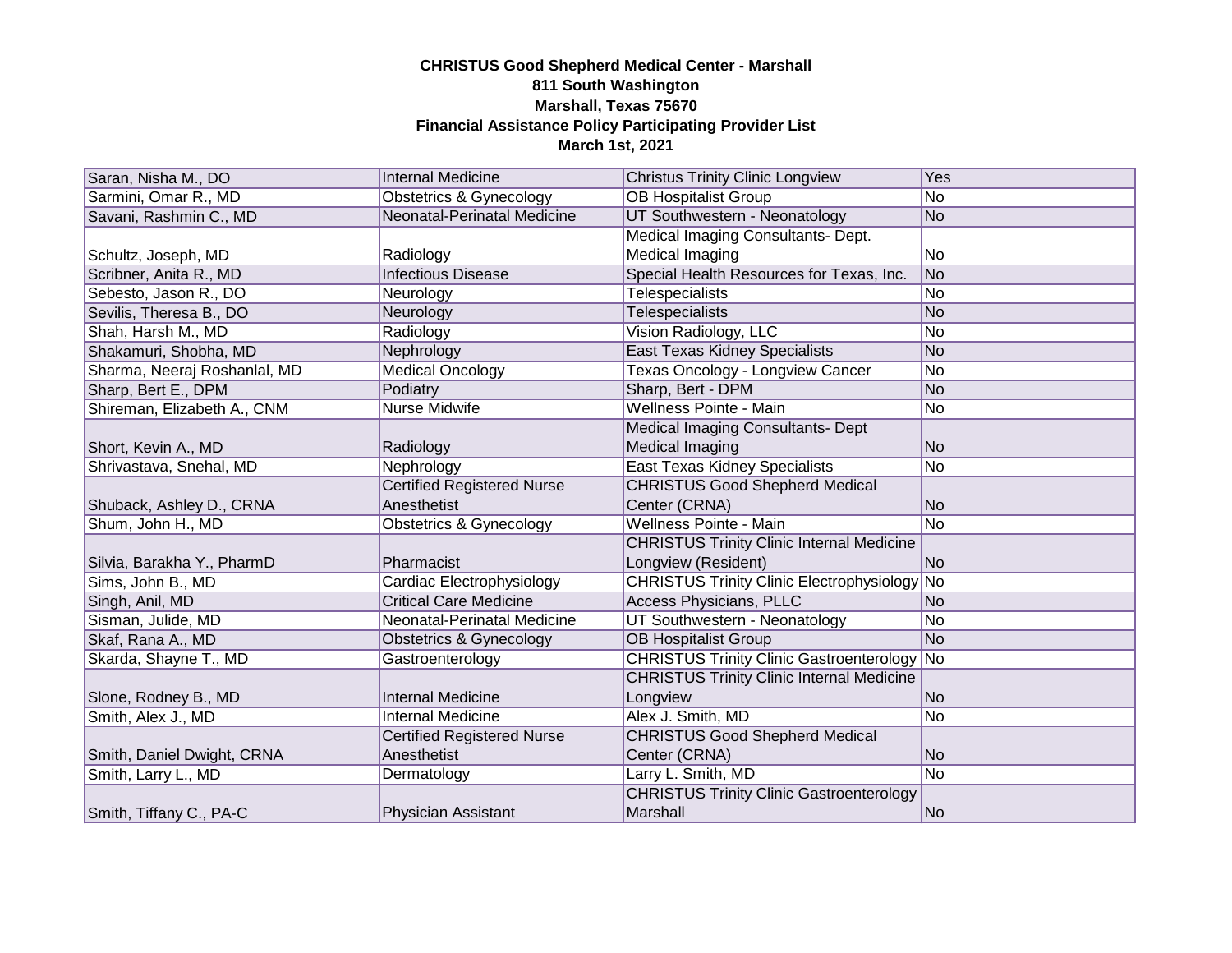|                                  |                                   | Leading Edge Medical Associates (ER              |           |
|----------------------------------|-----------------------------------|--------------------------------------------------|-----------|
| Sneed, Nicole H., MD             | <b>Emergency Medicine</b>         | Group)                                           | lNo       |
| Socoteanu, Matei Paul, MD        | <b>Medical Oncology</b>           | <b>Texas Oncology - Longview Cancer</b>          | No        |
| Sombutmai, Chut, DO              | Neurology                         | Telespecialists                                  | No        |
| Somers Arietti, Cynthia C., MD   | Pediatrics                        | <b>Somers Pediatrics</b>                         | No        |
| Somvanshi, Rahul A., MD          | Radiology                         | Vision Radiology, LLC                            | No        |
| Spiel, Helen R., MD              | Neurology                         | <b>CHRISTUS Trinity Clinic Hospitalist</b>       | Yes       |
| Spindle, Jordan D., MD           | Ophthalmology                     | Heaton Eye Associates - Tyler                    | <b>No</b> |
| Sreeram, Varalaxmi, MD           | <b>Internal Medicine</b>          | <b>CHRISTUS Trinity Clinic Hospitalist</b>       | Yes       |
|                                  |                                   | <b>CHRISTUS Trinity Clinic Internal Medicine</b> |           |
| Srivastava, Nishit K., MD        | <b>Internal Medicine</b>          | Longview (Resident)                              | Yes       |
| Ssentongo, Henry, MD             | <b>Internal Medicine</b>          | <b>CHRISTUS Trinity Clinic Hospitalist</b>       | Yes       |
| Stacey, Amy J., PA-C             | Physician Assistant               | Texas Oncology - Longview Cancer                 | <b>No</b> |
| Stanley, Jordan G., MD           | <b>Orthopedic Surgery</b>         | Longview Orthopaedic Clinic Association          | No        |
|                                  |                                   | Leading Edge Medical Associates (ER              |           |
| Steele, Johnathan D., PA-C       | Physician Assistant               | Group)                                           | No        |
|                                  | <b>Certified Registered Nurse</b> | <b>CHRISTUS Good Shepherd Medical</b>            |           |
| Steele, Robert J., CRNA          | Anesthetist                       | Center (CRNA)                                    | lNo.      |
|                                  |                                   | Leading Edge Medical Associates (ER              |           |
| Stewart, Todd E., MD             | <b>Emergency Medicine</b>         | Group)                                           | lNo.      |
| Stiebel, Victor, MD              | Psychiatry                        | <b>Health Link Now</b>                           | No.       |
|                                  |                                   | Leading Edge Medical Associates (ER              |           |
| Straach, Tyler J., MD            | <b>Emergency Medicine</b>         | Group)                                           | No        |
| Strahan, Arthur L., MD           | <b>Orthopedic Surgery</b>         | <b>CHRISTUS Trinity Clinic Orthopedics</b>       | No        |
| Stumpf, Katherine A., MD         | Neonatal-Perinatal Medicine       | UT Southwestern - Neonatology                    | No        |
| Suarez Gonzalez, Vivian M., MD   | Neurology                         | <b>Telespecialists</b>                           | No        |
| Subramania, Rajesh P., MD        | <b>Internal Medicine</b>          | <b>CHRISTUS Trinity Clinic Hospitalist</b>       | Yes       |
| Sulur, Paulgun, MD               | <b>Internal Medicine</b>          | <b>Access Physicians, PLLC</b>                   | No        |
| Suradi, Yazan Mazen Mohammad, MD | Neurology                         | <b>Telespecialists</b>                           | No        |
|                                  | <b>Certified Registered Nurse</b> | <b>CHRISTUS Good Shepherd Medical</b>            |           |
| Tait, Joe P., CRNA               | Anesthetist                       | Center (CRNA)                                    | No        |
| Taylor Jr., Bernard W., MD       | <b>Radiation Oncology</b>         | <b>Texas Oncology - Longview Cancer</b>          | No        |
| Taylor, Anna M., NP              | <b>Family Nurse Practitioner</b>  | CHRISTUS Trinity Clinic Gastroenterology No      |           |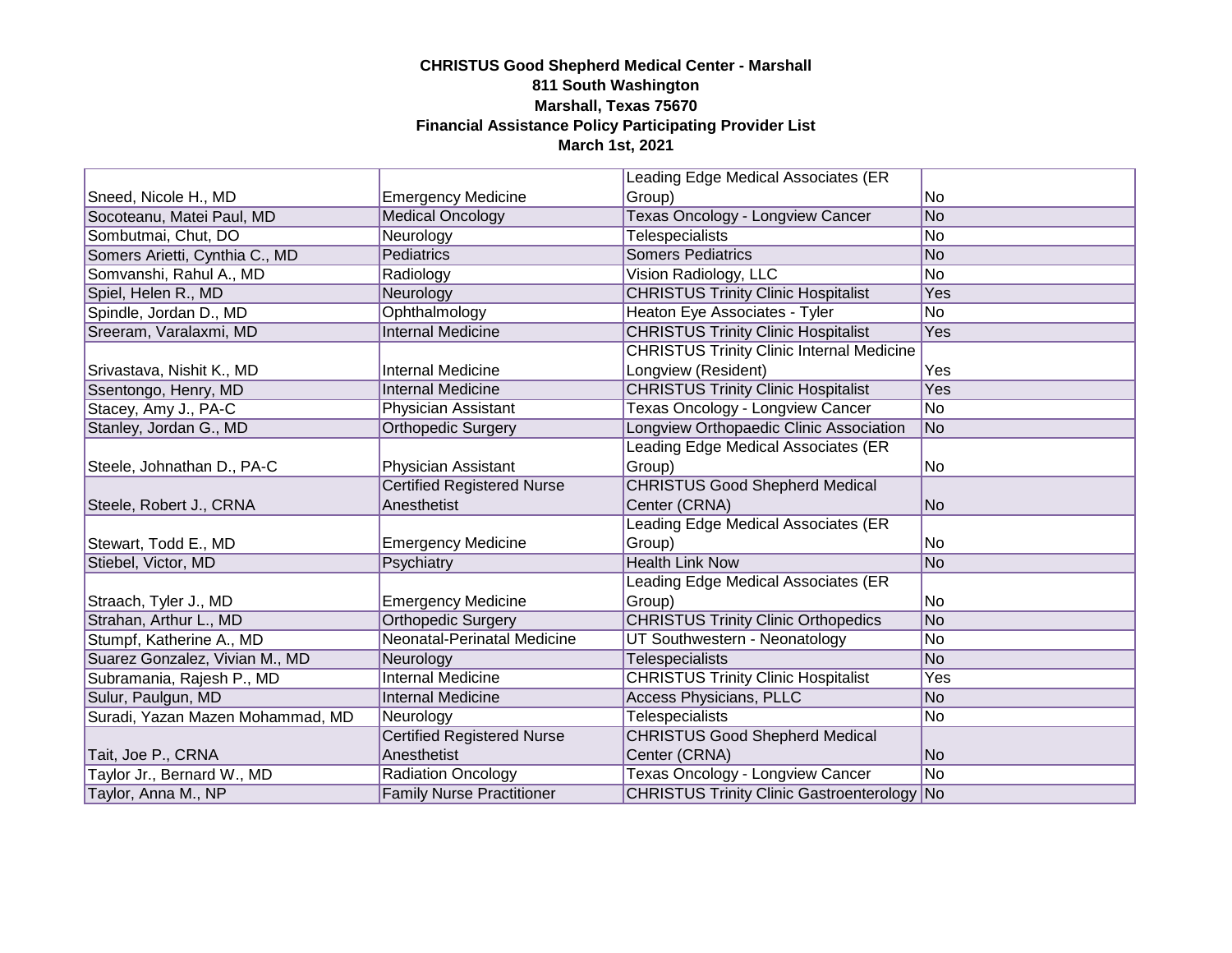|                                  | <b>Certified Registered Nurse</b>  | <b>CHRISTUS Good Shepherd Medical</b>              |                |
|----------------------------------|------------------------------------|----------------------------------------------------|----------------|
| Taylor, Bradley, CRNA            | Anesthetist                        | Center (CRNA)                                      | No.            |
|                                  | <b>Certified Registered Nurse</b>  | <b>CHRISTUS Good Shepherd Medical</b>              |                |
| Taylor, Ethan A., CRNA           | Anesthetist                        | Center (CRNA)                                      | <b>No</b>      |
| Taylor, Robert S., MD            | Dermatology                        | <b>Wallis Dermatology Associates PLLC</b>          | No             |
| Taylor, Thomas Griffin, MD       | <b>Orthopedic Surgery</b>          | Longview Orthopaedic Clinic Association            | No             |
| Teel, Timothy W., DO             | Otolaryngology                     | Diagnostic Clinic of Longview, PA                  | No             |
|                                  |                                    | <b>CHRISTUS Trinity Clinic Longview Bill</b>       |                |
| Thomas, Lija L., MD              | <b>Family Medicine</b>             | Owens Parkway                                      | No             |
| Thomas, Robert B., MD            | Obstetrics & Gynecology            | <b>OB Hospitalist Group</b>                        | No             |
|                                  | <b>Certified Registered Nurse</b>  | <b>CHRISTUS Good Shepherd Medical</b>              |                |
| Thompson, Brady L., CRNA         | Anesthetist                        | Center (CRNA)                                      | N <sub>o</sub> |
| Thurston, Robert D., DO          | <b>Internal Medicine</b>           | Access Physicians, PLLC                            | No             |
| Tibiletti, Francis J., MD        | <b>Obstetrics &amp; Gynecology</b> | Wellness Pointe - W Loop 281                       | No             |
|                                  |                                    | <b>CHRISTUS Good Shepherd Medical</b>              |                |
| Tolbert, Carrie S., NNP          | <b>Neonatal Nurse Practitioner</b> | Center (NICU)                                      | No             |
| Tompkins, Robert T., MD          | <b>Internal Medicine</b>           | Longview Life Center                               | No             |
| Tong, Tao, MD                    | Neurology                          | <b>Telespecialists</b>                             | No             |
| Torres III, William H., MD       | Gastroenterology                   | <b>CHRISTUS Trinity Clinic Gastroenterology No</b> |                |
|                                  |                                    | <b>CHRISTUS Trinity Clinic Internal Medicine</b>   |                |
| Torres, Karen C., NP             | <b>Family Nurse Practitioner</b>   | Longview                                           | No.            |
| Townsend, Sean A., MD            | <b>Internal Medicine</b>           | <b>Access Physicians, PLLC</b>                     | N <sub>o</sub> |
| Trese, Thomas J., DO             | Neurology                          | NeurodiagnosticTEX                                 | No             |
| Tsai, Salina D., MD              | Radiology                          | Vision Radiology, LLC                              | No.            |
| Turner, Ralph J., MD             | <b>Obstetrics &amp; Gynecology</b> | Zeid Womens Health Center, LTD - Tyler             | No             |
| Turner, Tiffany J., MD           | Pediatrics                         | <b>CHRISTUS Trinity Clinic Pediatrics</b>          | No             |
| Tuthill, Edward W., MD           | Psychiatry                         | Asana Integrated Medical Group                     | No             |
| Umezurike, Ikechukwu Cyracus, MD | <b>Internal Medicine</b>           | <b>CHRISTUS Trinity Clinic Hospitalist</b>         | Yes            |
| Undavalli, Sathiraju, MD         | <b>Internal Medicine</b>           | <b>CHRISTUS Trinity Clinic Hospitalist</b>         | <b>Yes</b>     |
|                                  |                                    | Leading Edge Medical Associates (ER                |                |
| Upchurch, Stanley D., MD         | <b>Emergency Medicine</b>          | Group)                                             | N <sub>o</sub> |
|                                  |                                    | <b>CHRISTUS Trinity Clinic Orthopedic</b>          |                |
| Urbanek, Kyle P., NP             | <b>Family Nurse Practitioner</b>   | Surgery - Longview                                 | No.            |
| Vadia, Eduardo, MD               | <b>Pulmonary Disease</b>           | Access Physicians, PLLC                            | N <sub>o</sub> |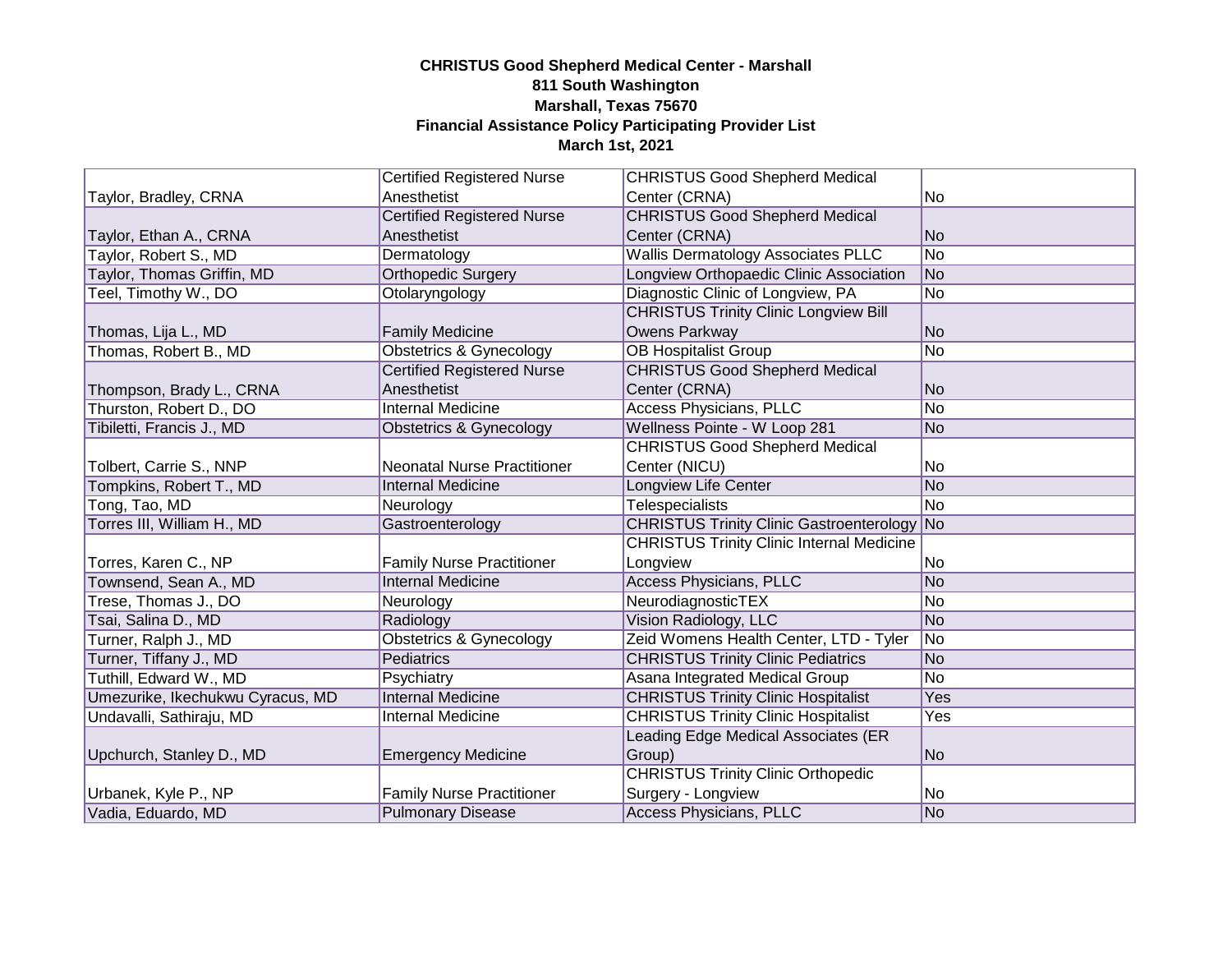| Vahdat, Khashayar K., MD     | Cardiovascular Disease             | <b>CHRISTUS Trinity Clinic Cardiology</b>           | No.            |
|------------------------------|------------------------------------|-----------------------------------------------------|----------------|
| Vajapey, Geetanjali, MD      | Neurology                          | <b>Telespecialists</b>                              | N <sub>o</sub> |
|                              | <b>Certified Registered Nurse</b>  | <b>CHRISTUS Good Shepherd Medical</b>               |                |
| Valle, Ranferi, CRNA         | Anesthetist                        | Center (CRNA)                                       | No             |
|                              |                                    | <b>CHRISTUS Trinity Clinic Internal Medicine</b>    |                |
| Vegi, Yashashree A., MD      | <b>Internal Medicine</b>           | Longview (Resident)                                 | No             |
| Vidgop, Yelena, MD           | Neurology                          | <b>Telespecialists</b>                              | No             |
| Vij, Rajiv S., MD            | Nephrology                         | <b>East Texas Kidney Specialists</b>                | <b>No</b>      |
| Villafria, Ramon G., MD      | <b>Family Medicine</b>             | Wellness Pointe - Main                              | No             |
| Vincifora, Carmine M., MD    | Pain Medicine                      | <b>CHRISTUS Trinity Clinic Pain Medicine</b>        | No             |
| Wade, Tiffany R., NP         | <b>Family Nurse Practitioner</b>   | <b>CHRISTUS Trinity Clinic Hospitalist Tyler</b>    | Yes            |
| Wadle, Roy B., DO            | <b>Family Medicine</b>             | <b>CHRISTUS Trinity Clinic Family Medicine</b>      | N <sub>o</sub> |
| Walgama, Jonathan P., MD     | Ophthalmology                      | Jonathan P. Walgama, MD, PA                         | No             |
|                              |                                    | Leading Edge Medical Associates (ER                 |                |
| Walker, Kristen F., MD       | <b>Emergency Medicine</b>          | Group)                                              | <b>No</b>      |
| Wallis, Mark S., MD          | Dermatology                        | <b>Wallis Dermatology Associates PLLC</b>           | No             |
| Wang, Susan Y., MD           | Radiology                          | Vision Radiology, LLC                               | <b>No</b>      |
| Wan-Huen, Phyllis, MD        | Neonatal-Perinatal Medicine        | UT Southwestern - Neonatology                       | No             |
|                              |                                    | <b>CHRISTUS Trinity Clinic Internal Medicine</b>    |                |
| Waters, Wesley P., PHARMD    | Pharmacist                         | Longview (Resident)                                 | <b>No</b>      |
|                              |                                    | <b>CHRISTUS Trinity Clinic Obstetrics &amp;</b>     |                |
| Weaver, Graham O., MD        | Obstetrics & Gynecology            | <b>Gynecology Longview</b>                          | No.            |
|                              |                                    | <b>CHRISTUS Trinity Clinic Obstetrics &amp;</b>     |                |
| Weber, Jacqueline Moran, CNM | Nurse Midwife                      | <b>Gynecology Longview</b>                          | No             |
|                              |                                    | Elizabeth Breedlove Family Practice &               |                |
| Weber, Michael J., MD        | <b>Family Medicine</b>             | Aesthetics, PLLC                                    | No.            |
| Wedin, Kyle E., MD           | <b>Internal Medicine</b>           | <b>Access Physicians, PLLC</b>                      | <b>No</b>      |
| Weiner, Stanislav, MD        | Cardiac Electrophysiology          | <b>CHRISTUS Trinity Clinic Electrophysiology No</b> |                |
| Wendt, Luke M., DO           | <b>Obstetrics &amp; Gynecology</b> | <b>OB Hospitalist Group</b>                         | No.            |
| Wessman, Robert C., MD       | <b>Family Medicine</b>             | <b>Access Family Health</b>                         | No             |
| Westbrook, Billy B., DPM     | Podiatry                           | Billy B. Westbrook, DPM                             | No             |
| Weydig, Heather M., MD       | Neonatal-Perinatal Medicine        | UT Southwestern - Neonatology                       | No             |
| Whatley, Kaycee L., NP       | <b>Family Nurse Practitioner</b>   | Longview Orthopaedic Clinic Association             | No             |
| Whelchel, Dawn R., MD        | <b>Internal Medicine</b>           | <b>Whelchel Primary Care Medicine, PA</b>           | No             |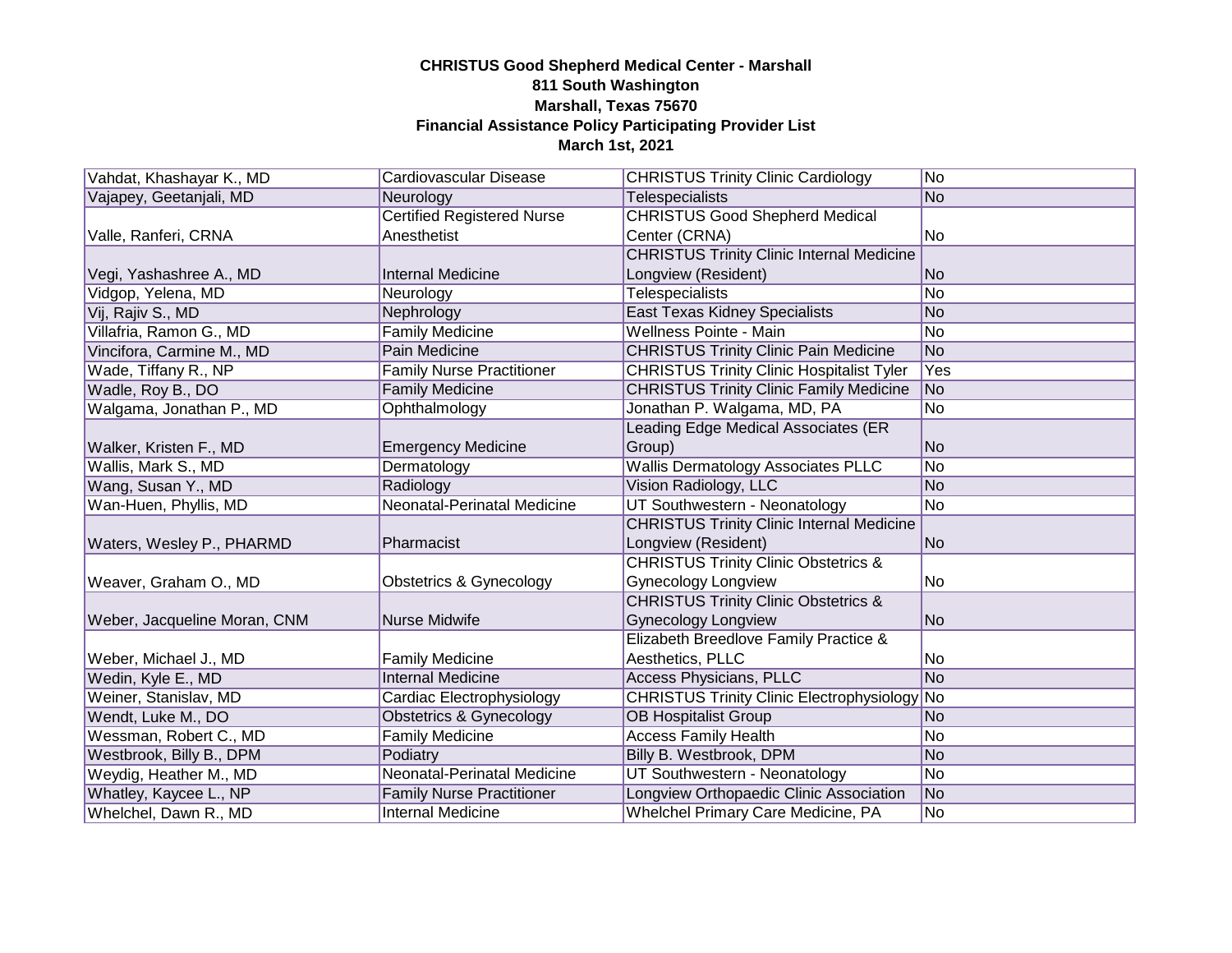|                                |                                         | Leading Edge Medical Associates (ER              |                |
|--------------------------------|-----------------------------------------|--------------------------------------------------|----------------|
| White, Faber A., MD            | <b>Emergency Medicine</b>               | Group)                                           | lNo.           |
|                                |                                         | Leading Edge Medical Associates (ER              |                |
| White, Katharine B., MD        | <b>Emergency Medicine</b>               | Group)                                           | No             |
|                                | <b>Certified Registered Nurse</b>       | <b>CHRISTUS Good Shepherd Medical</b>            |                |
| Whitlow, Douglas R., CRNA      | Anesthetist                             | Center (CRNA)                                    | No             |
|                                |                                         | Leading Edge Medical Associates (ER              |                |
| Wilder, Megan N., FNP          | <b>Family Nurse Practitioner</b>        | Group)                                           | No             |
|                                |                                         | <b>CHRISTUS Trinity Clinic Orthopedics &amp;</b> |                |
| Williams, Charles R., MD       | <b>Orthopedic Surgery</b>               | <b>Sports Medicine</b>                           | No             |
|                                | <b>Acute Care Adult-Gerontology</b>     | Texas Oncology - Longview Cancer                 |                |
| Williams, Christi Nichols, NP  | <b>Nurse Practitioner</b>               | Center                                           | No             |
|                                |                                         | Leading Edge Medical Associates (ER              |                |
| Williams, Gregory D., PA-C     | Physician Assistant                     | Group)                                           | lNo.           |
|                                | <b>Certified Registered Nurse</b>       | <b>CHRISTUS Good Shepherd Medical</b>            |                |
| Williams, Jeffrey Lee, CRNA    | Anesthetist                             | Center (CRNA)                                    | No             |
|                                |                                         | Leading Edge Medical Associates (ER              |                |
| Williams, Randall B., NP       | <b>Family Nurse Practitioner</b>        | Group)                                           | No             |
|                                | <b>Certified Registered Nurse</b>       | <b>CHRISTUS Good Shepherd Medical</b>            |                |
| Williams, Schulundria S., CRNA | Anesthetist                             | Center (CRNA)                                    | No             |
| Willis, Selwyn E., DPM         | Podiatry                                | I. E. Willis, Jr., DPM PC                        | No             |
| Wilson, Sonseira L., NP        | <b>Family Nurse Practitioner</b>        | <b>CHRISTUS Trinity Clinic Urgent Care</b>       | No             |
| Witt, Mark A., DPM             | Podiatry                                | Diagnostic Clinic of Longview, PA                | No             |
| Womack, Stephen L., MD         | Pediatrics                              | The Clinic for Children                          | lNo            |
| Won, Mai V., MD                | Neurology                               | <b>Telespecialists</b>                           | No             |
|                                |                                         | <b>CHRISTUS Good Shepherd Medical</b>            |                |
| Wood, Jennifer M., PMHNP       | <b>Psychiatric Nurse Practitioner</b>   | Center (Behavioral Health)                       | No             |
|                                | <b>Certified Registered Nurse</b>       | <b>CHRISTUS Good Shepherd Medical</b>            |                |
| Woodard, Robin M., CRNA        | Anesthetist                             | Center (CRNA)                                    | No             |
| Wosik, Jedrek E., MD           | <b>Internal Medicine</b>                | <b>Access Physicians, PLLC</b>                   | No             |
| Wright, Alexandra G., MD       | Radiology                               | Vision Radiology, LLC                            | No             |
| Wright, Nannette L., NP, RNFA  | <b>Registered Nurse First Assistant</b> | <b>CHRISTUS Good Shepherd Medical</b>            | No             |
| Wyatt, David E., MD            | Anesthesiology                          | <b>CHRISTUS Trinity Clinic Anesthesiology</b>    | Yes            |
| Wyatt, Lori C., MD             | <b>Family Medicine</b>                  | <b>CHRISTUS Trinity Clinic Family Medicine</b>   | N <sub>o</sub> |